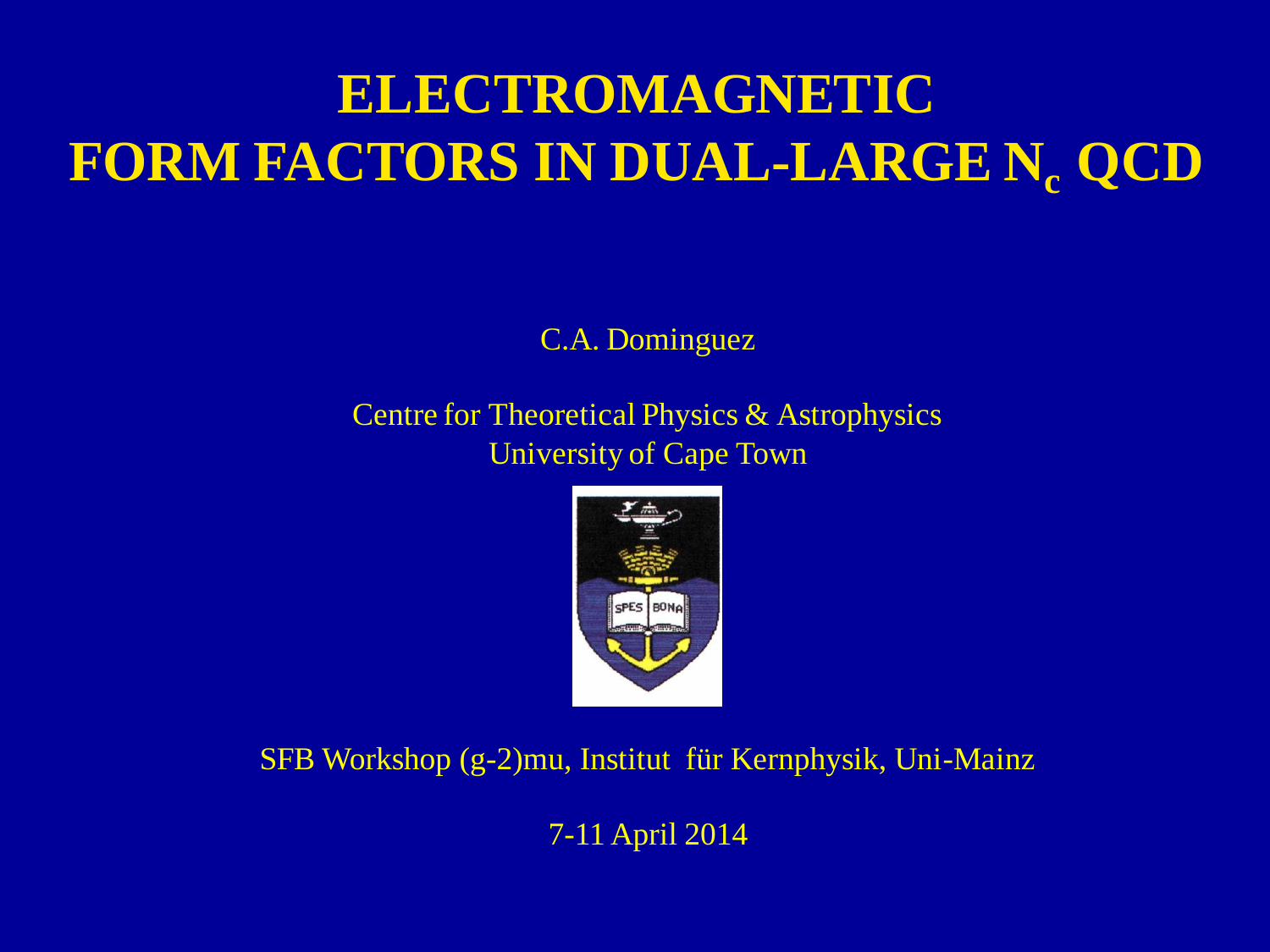# **AD-HOC MODELS FOR FORM FACTORS**

**NO SYSTEMATIC IMPROVEMENT**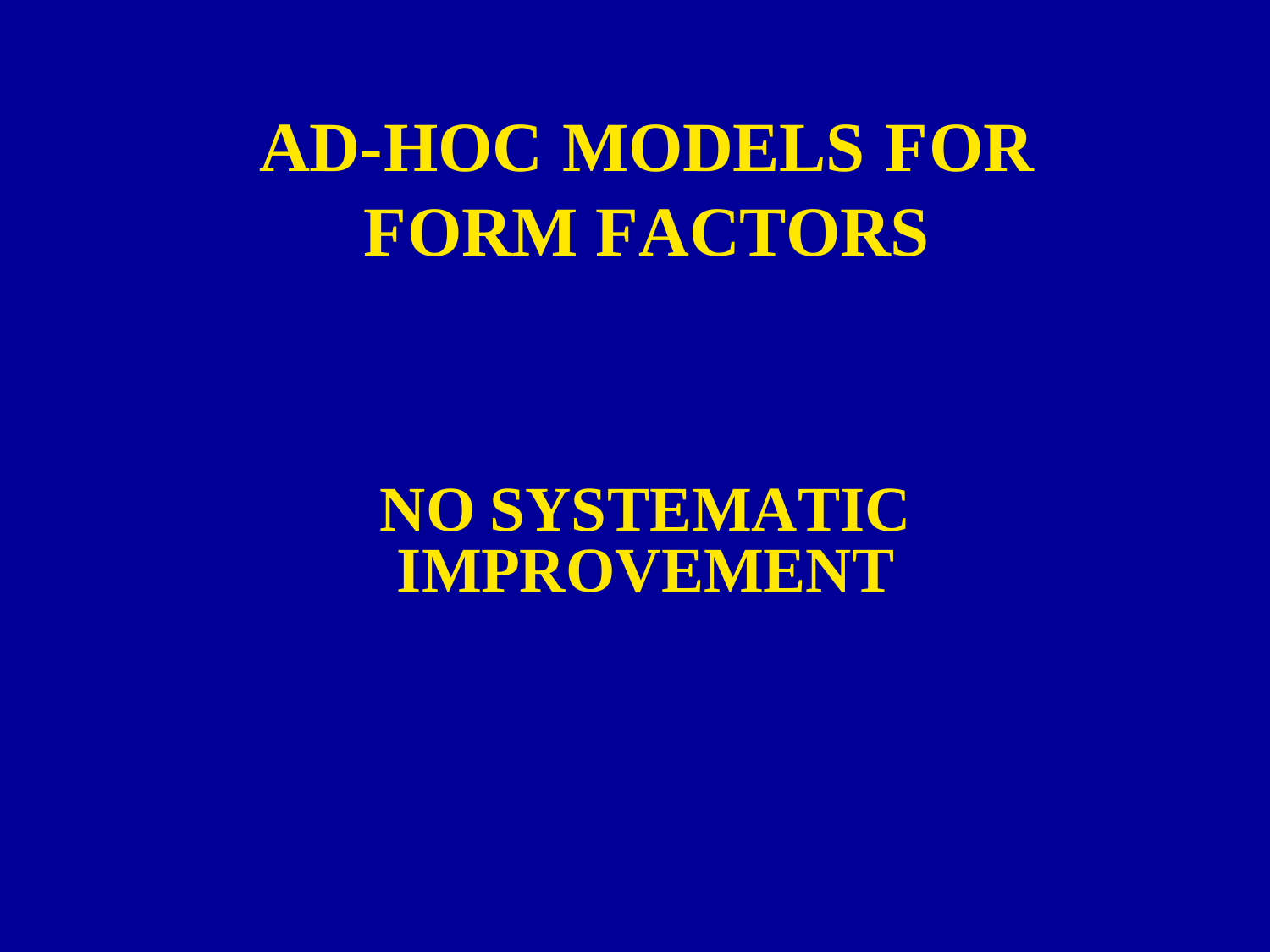# QCD SUM RULES

 $\mathbf{F}_{\pi}(\mathbf{q2})$  OK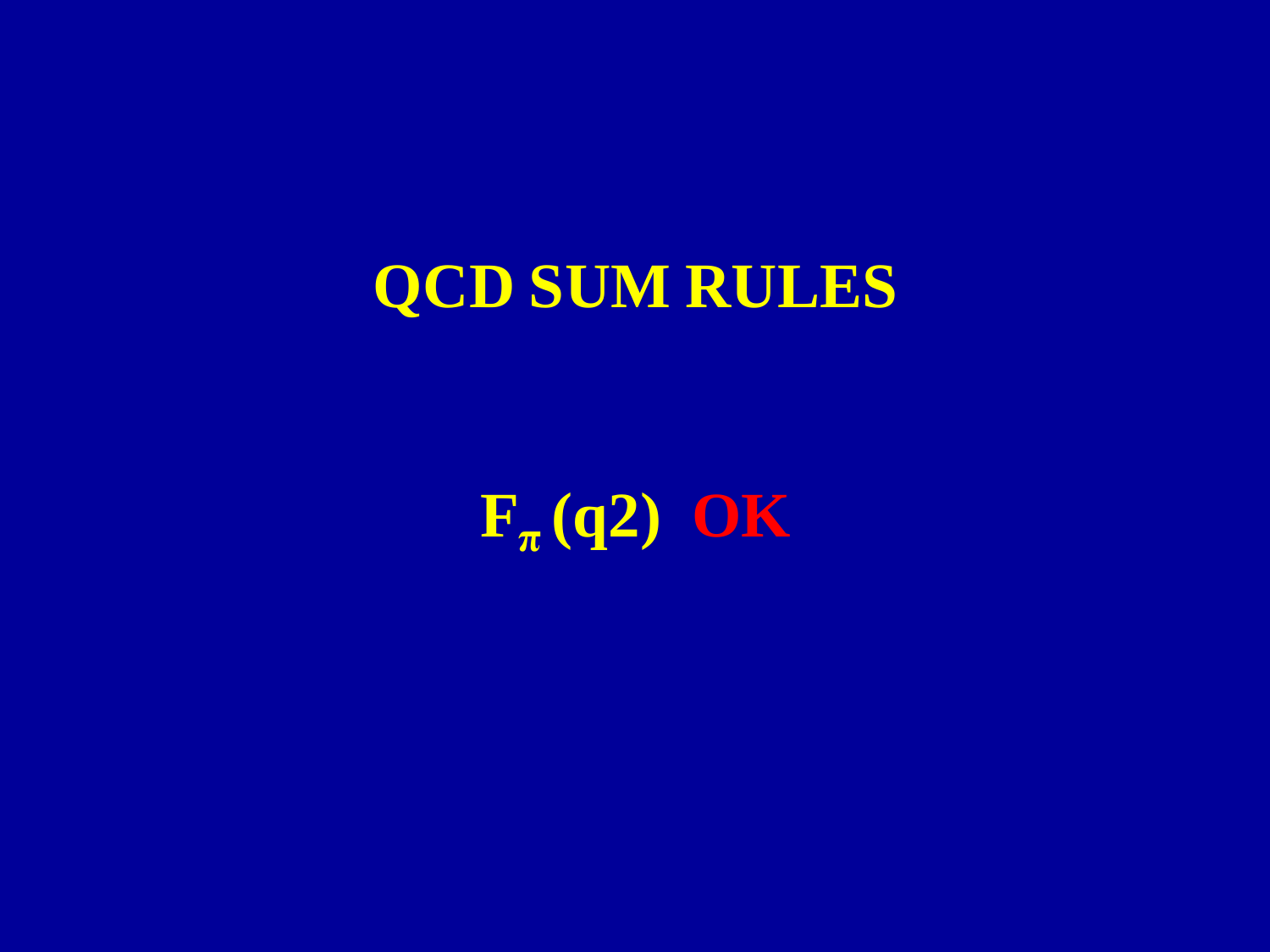

Fig. 1. The electromagnetic pion form factor at  $T = 0$ , determined from the QCD-FESR, Eq.  $(11)$ , i.e. without invoking VMD  $\theta$  dashed curve  $\theta$   $\theta$ ) compared with the result of the independent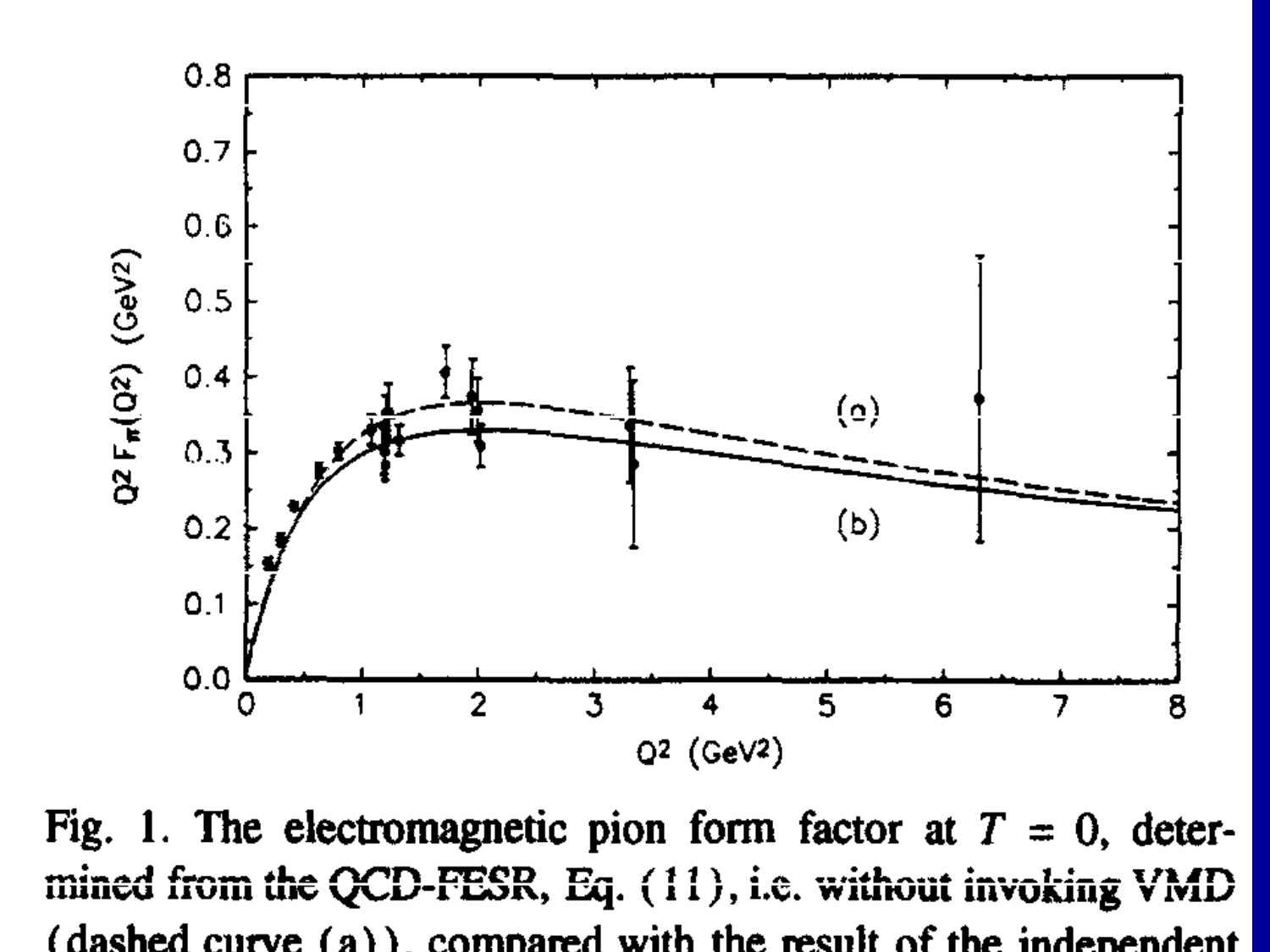# **QCD SUM RULES**

**NUCLEON**

 $\mathbf{F}_1$   $\overline{\mathbf{q}}$  **2** OK

**F2 (q<sup>2</sup> ) DISASTER**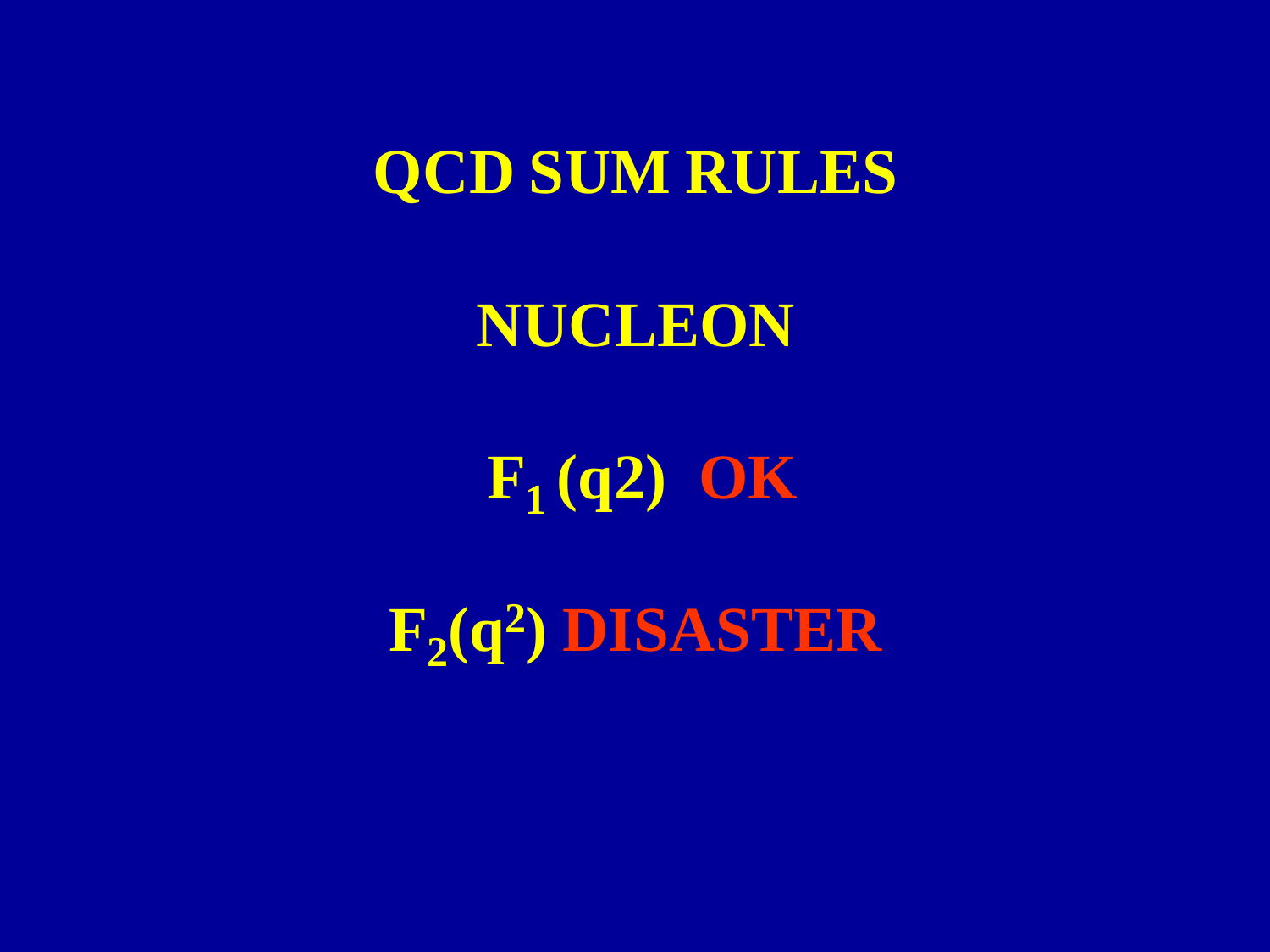# **QCD SUM RULES F1,2(-q 2 )**

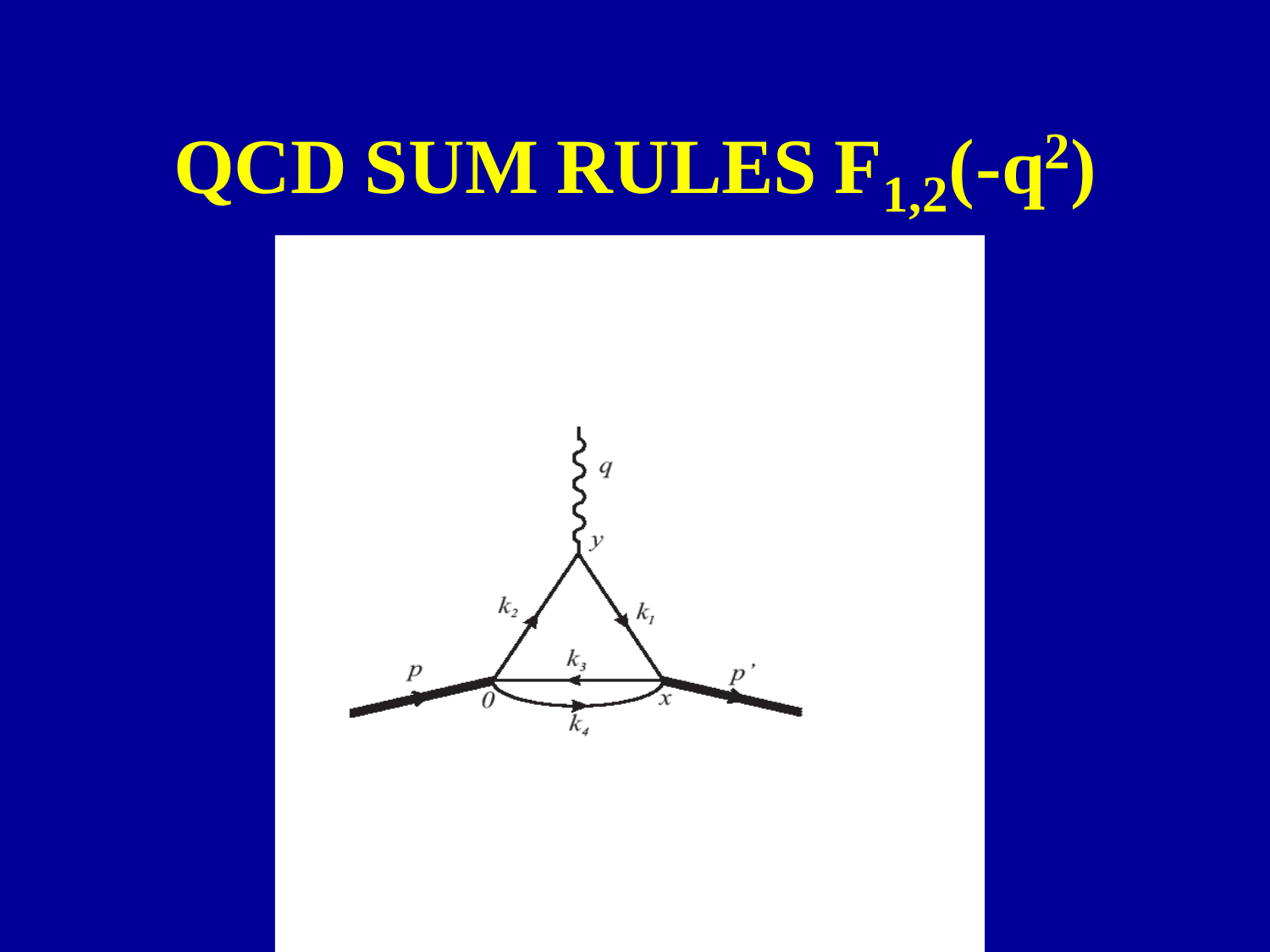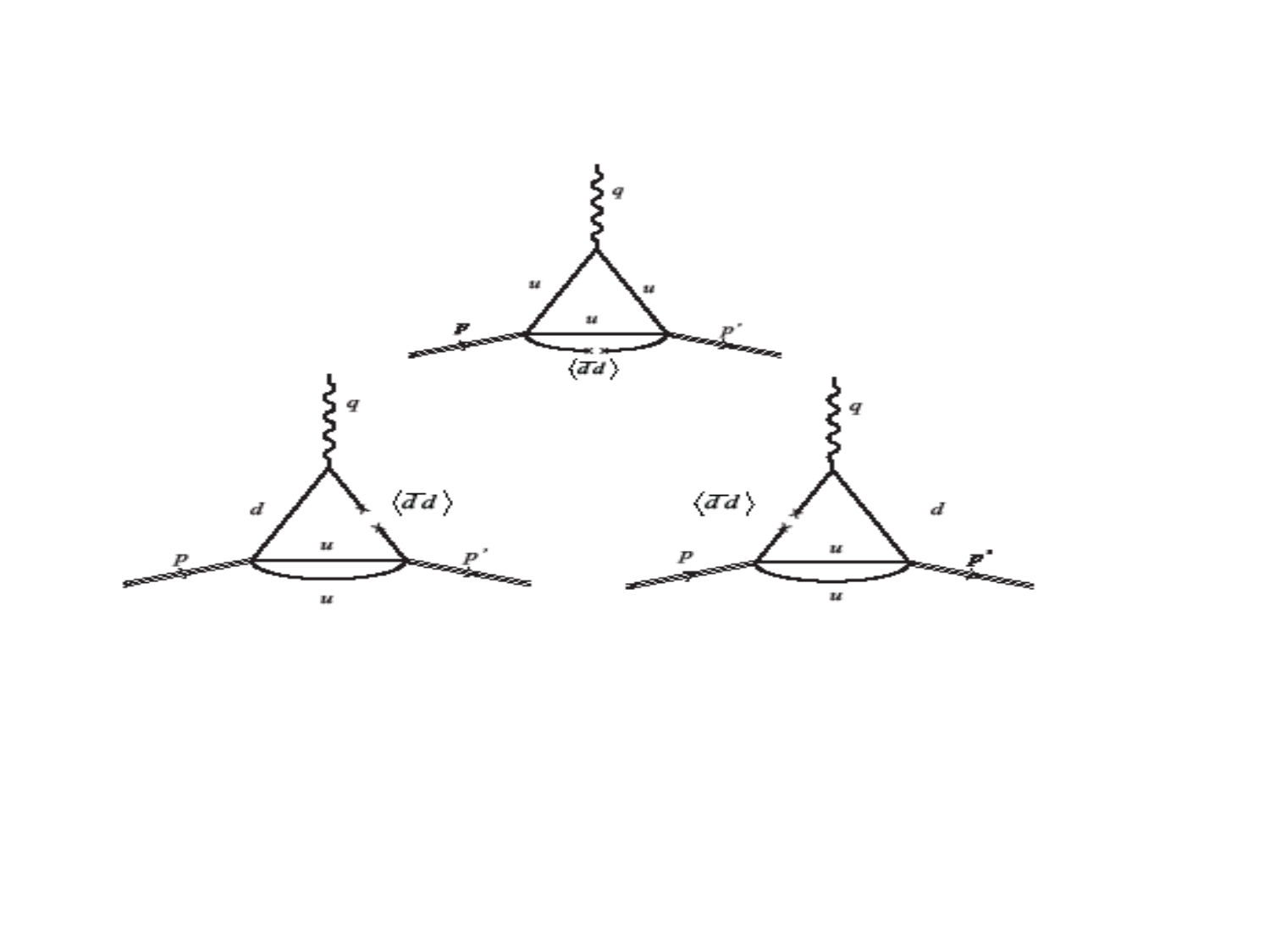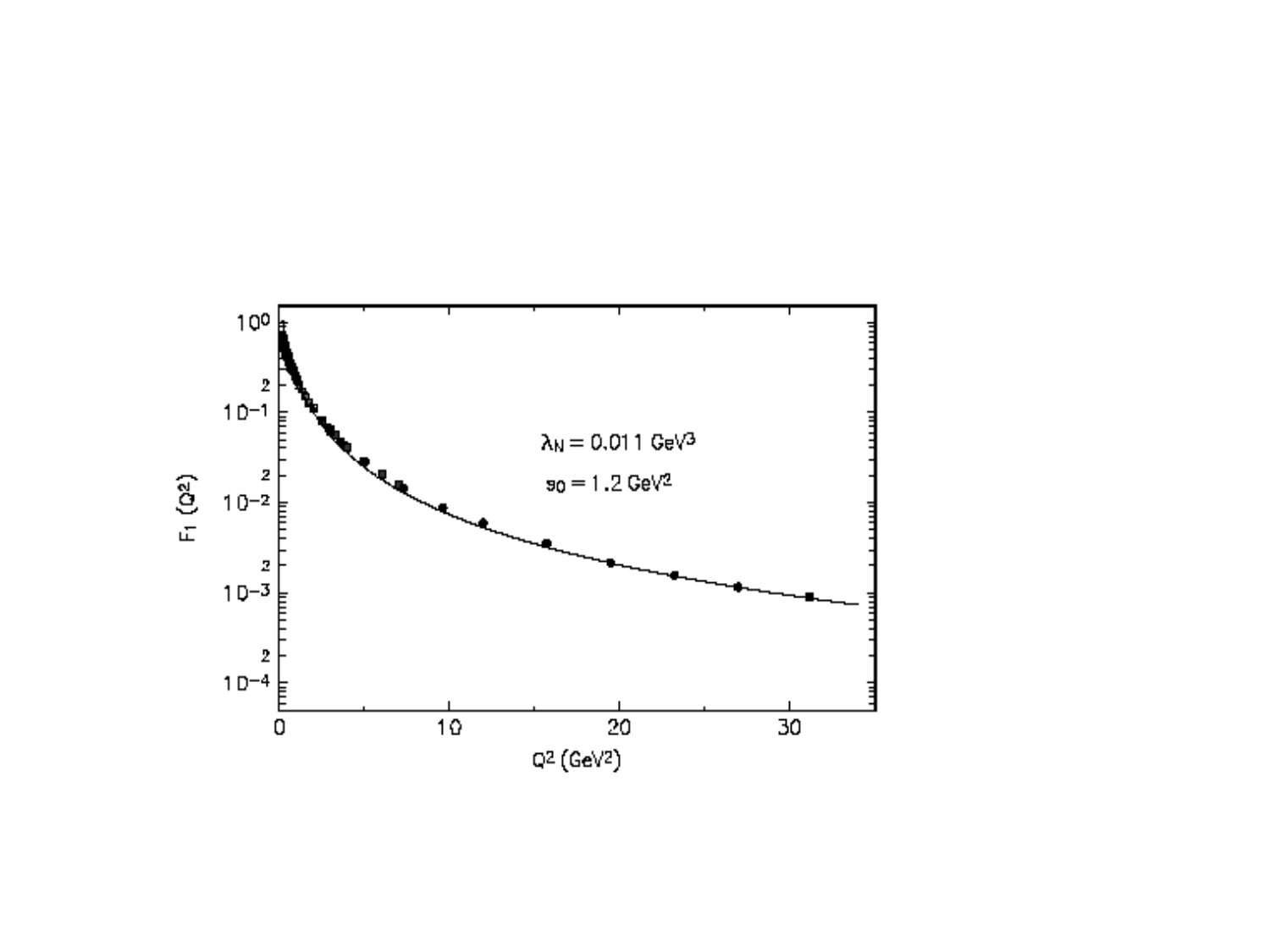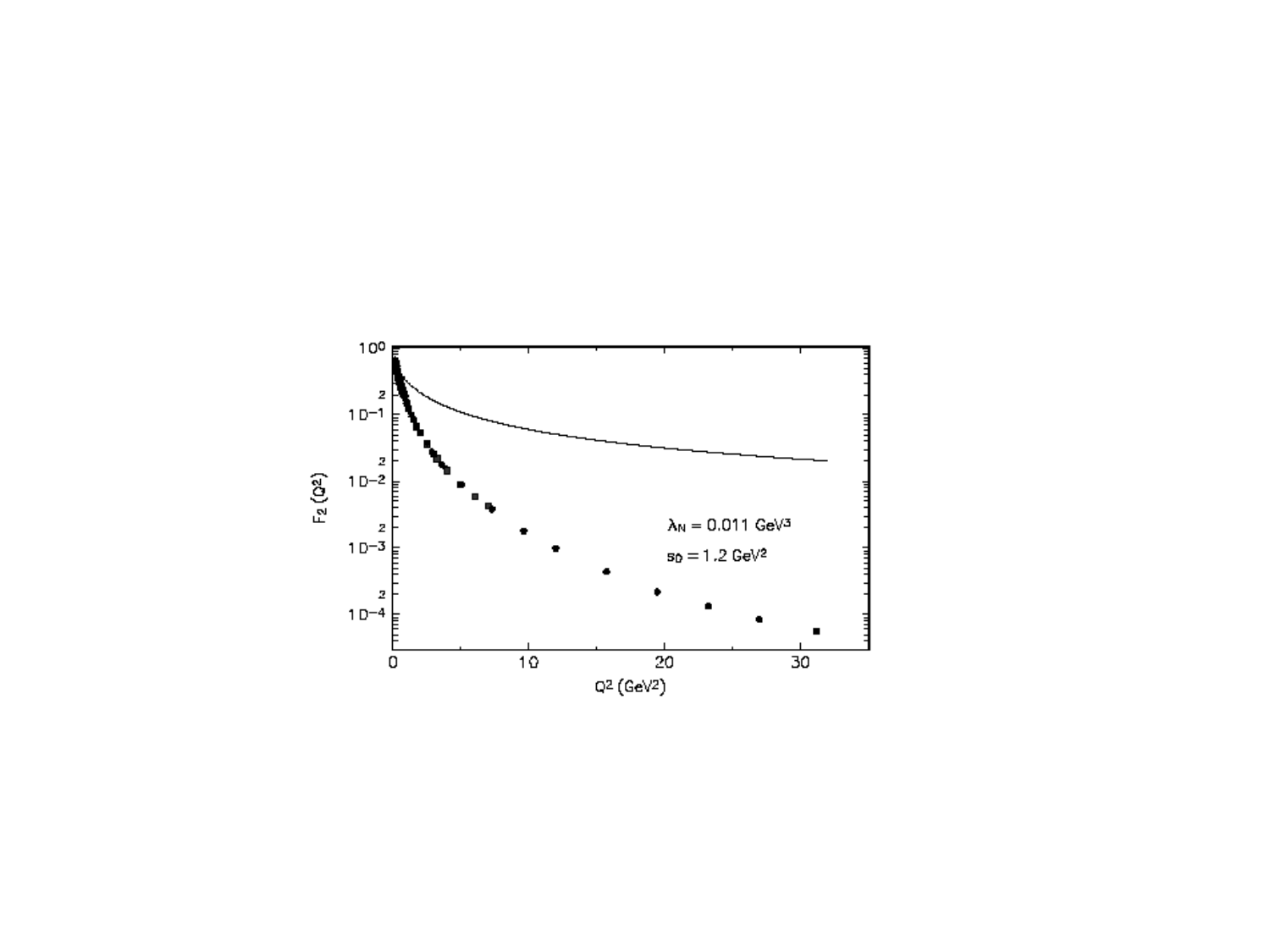## **SYSTEMATIC IMPROVEMENT**

# $\bullet$  **QCD**<sub>∞</sub>: QCD IN THE LIMIT N<sub>c</sub>  $\rightarrow \infty$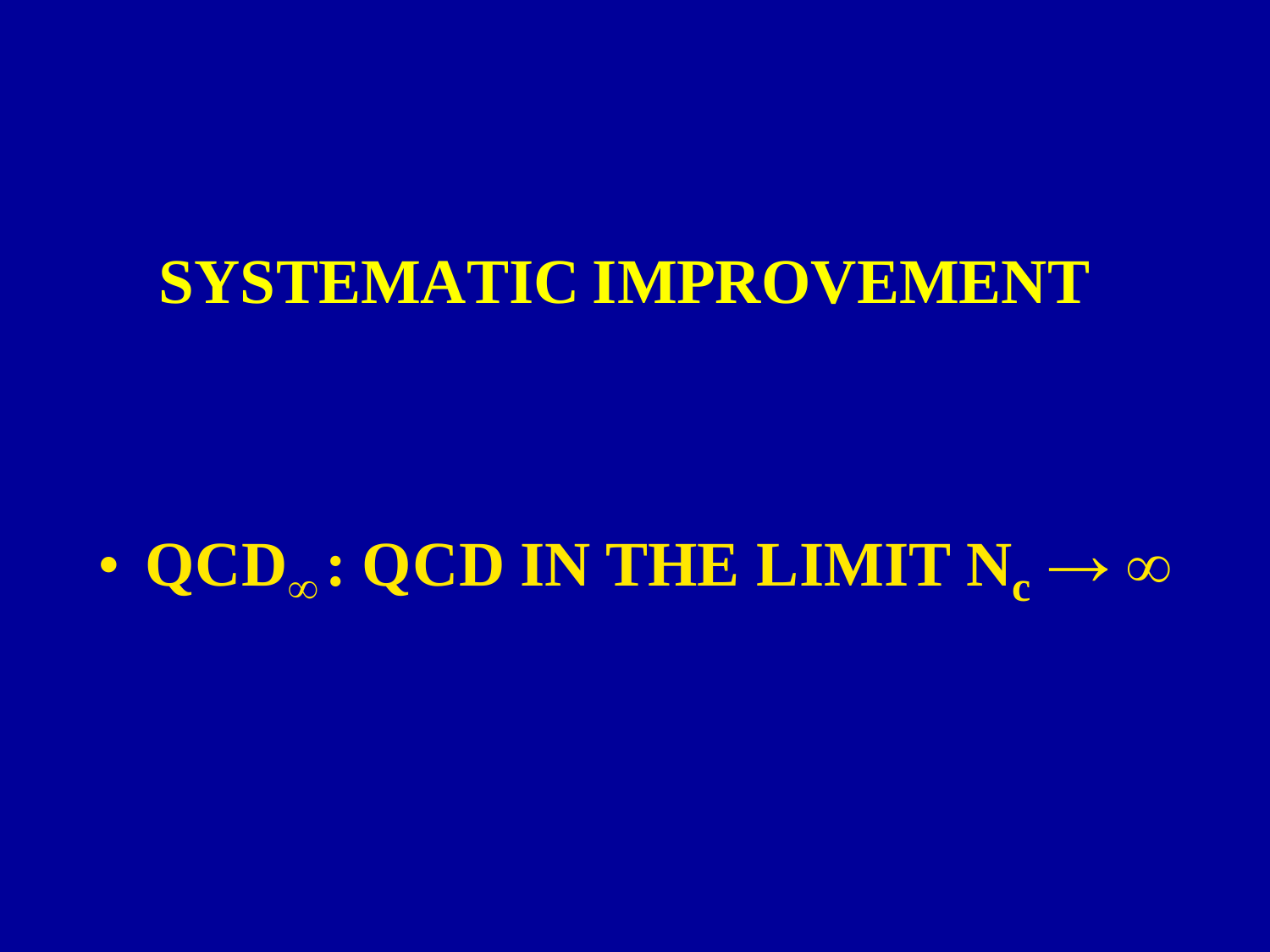QCD **<sup>∞</sup>**

- $Lim N_c \rightarrow \infty (N_c = 3)$  ( t'Hooft '74 & Witten '79)
- Spectrum: **∞** number of zero width resonances



 $M<sup>2</sup>$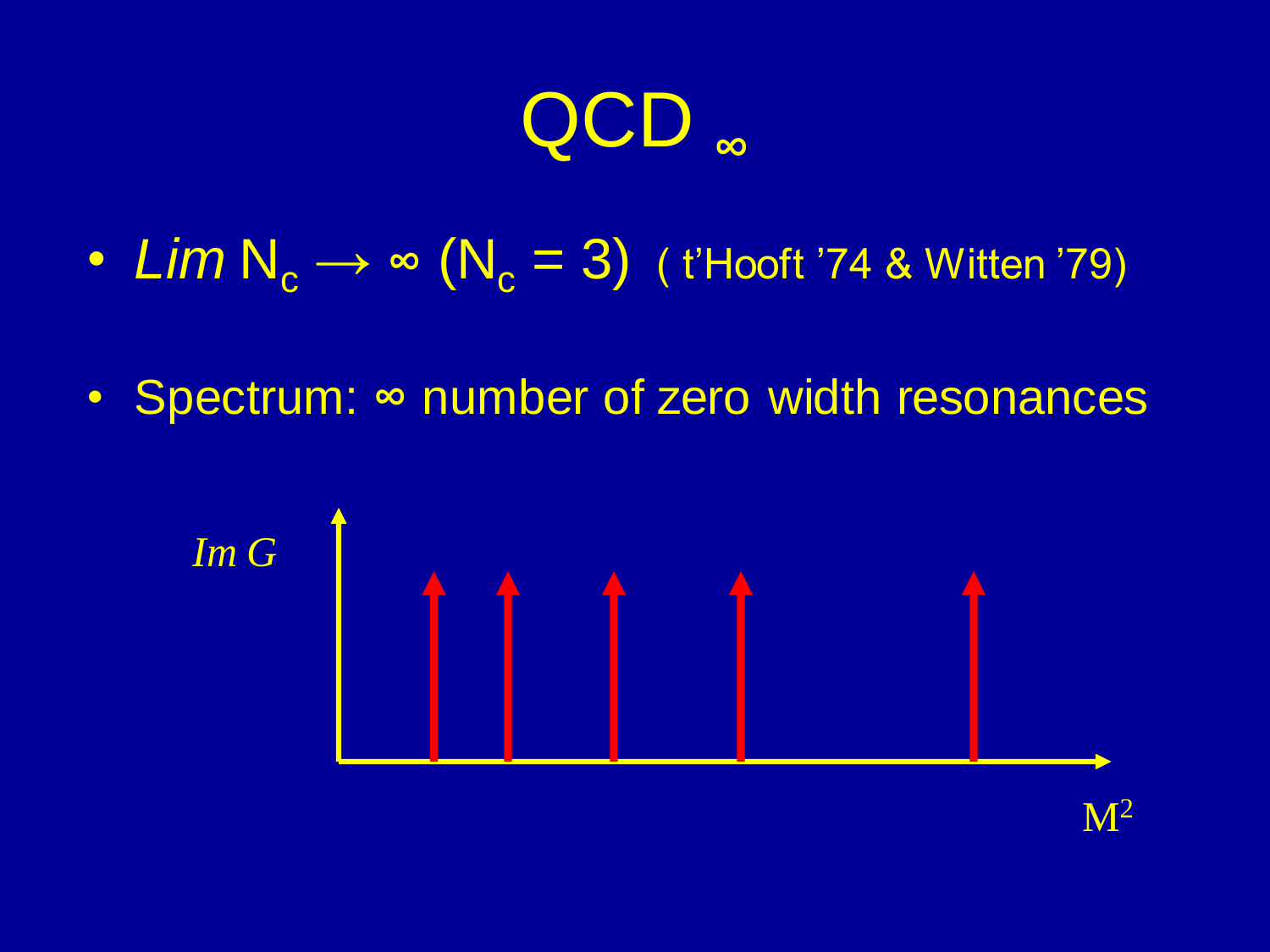# **QCD IN THE LIMIT N<sub>c</sub>**  $\rightarrow \infty$

#### **INFINITE NUMBER OF 0-WIDTH RESONANCES**

#### **NEEDS A REALIZATION (MODEL) FOR HADRONIC MASSES & COUPLINGS**

**DUAL-RESONANCE MODEL (VENEZIANO) DUAL QCD<sup>∞</sup>**

**PION, NUCLEON, DELTA FORM FACTORS**

**CORRECTIONS DUE TO FINITE WIDTH (Γ/M)**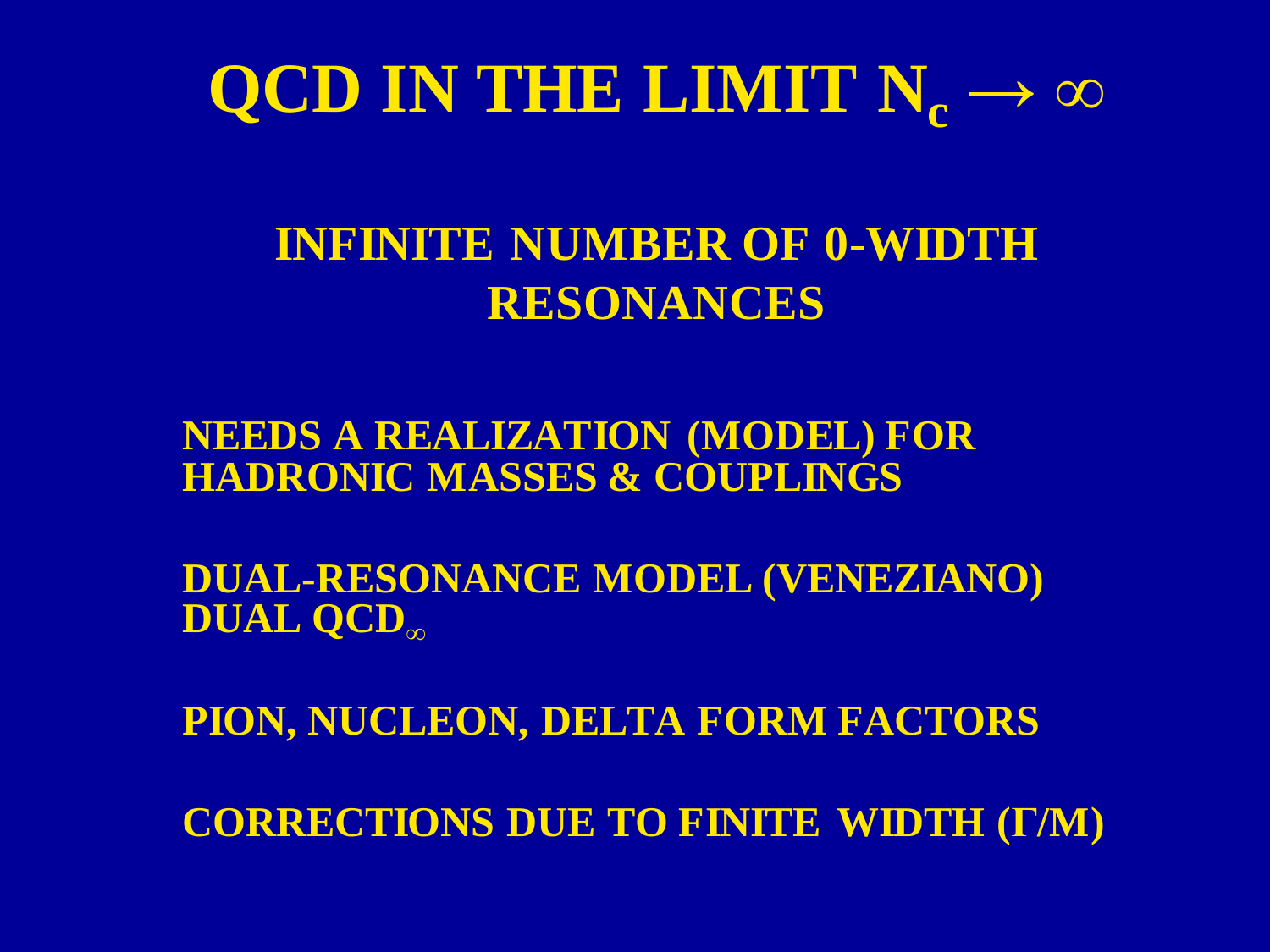## **RealisticSpectral Function**



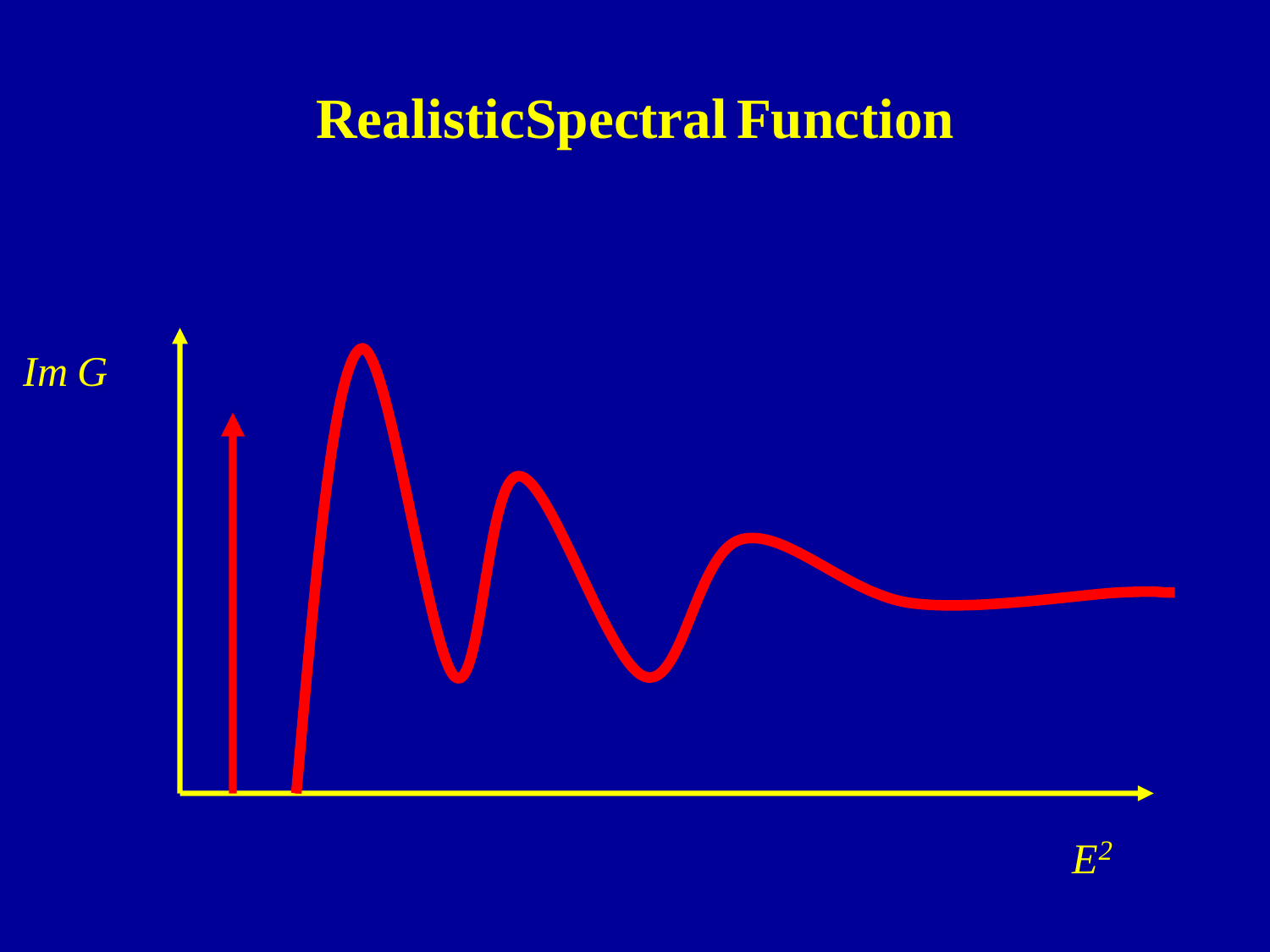# **CORRECTIONS to 1/N.**

# $\Gamma/M \approx 10\%$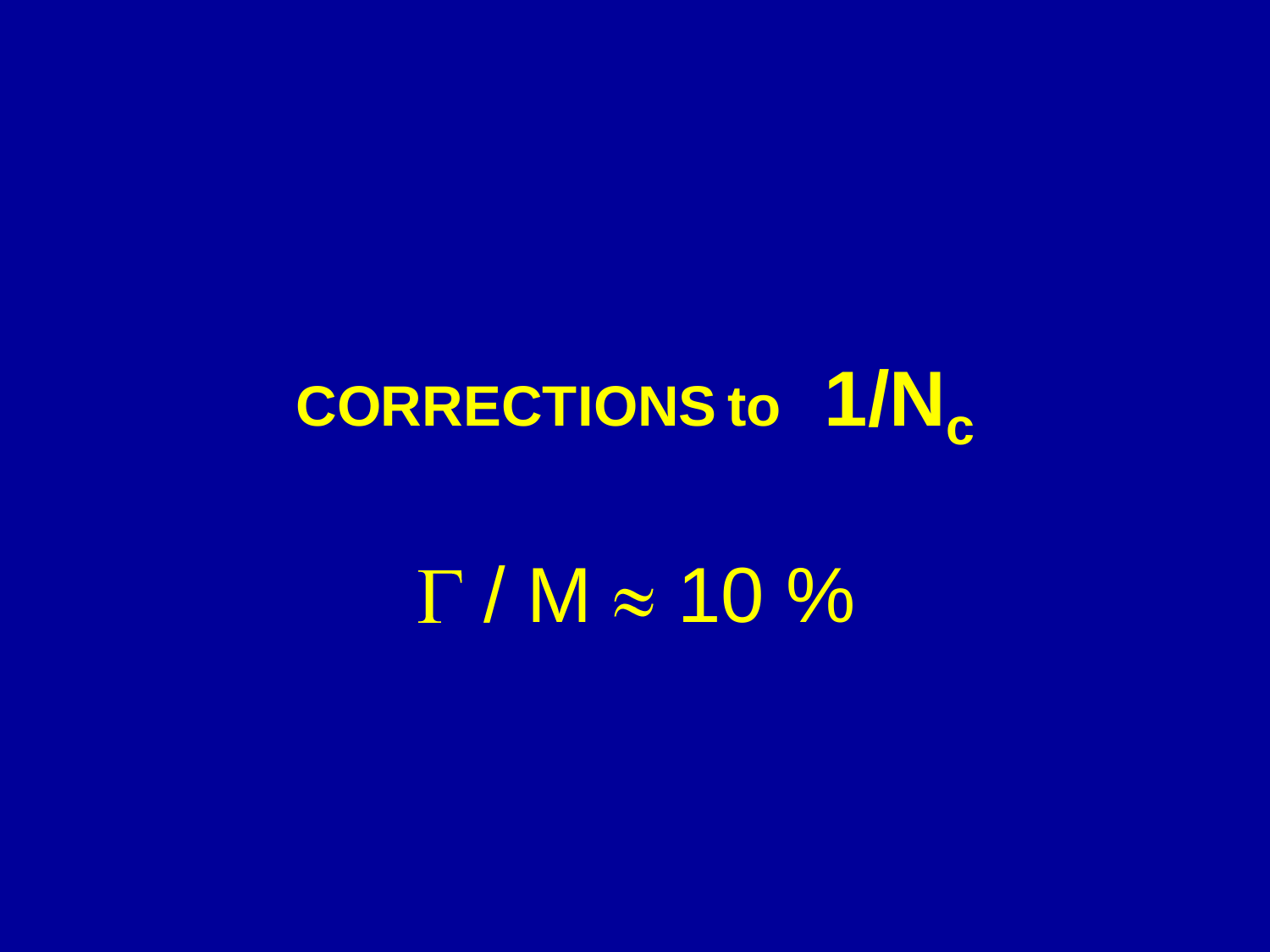# Dual – QCD**∞**

- **∞** number of zero width resonances, equally spaced
- Masses & couplings fixed to give an Euler Beta Function:  $B(x,y) = \Gamma(x) \Gamma(y) / \Gamma(x+y)$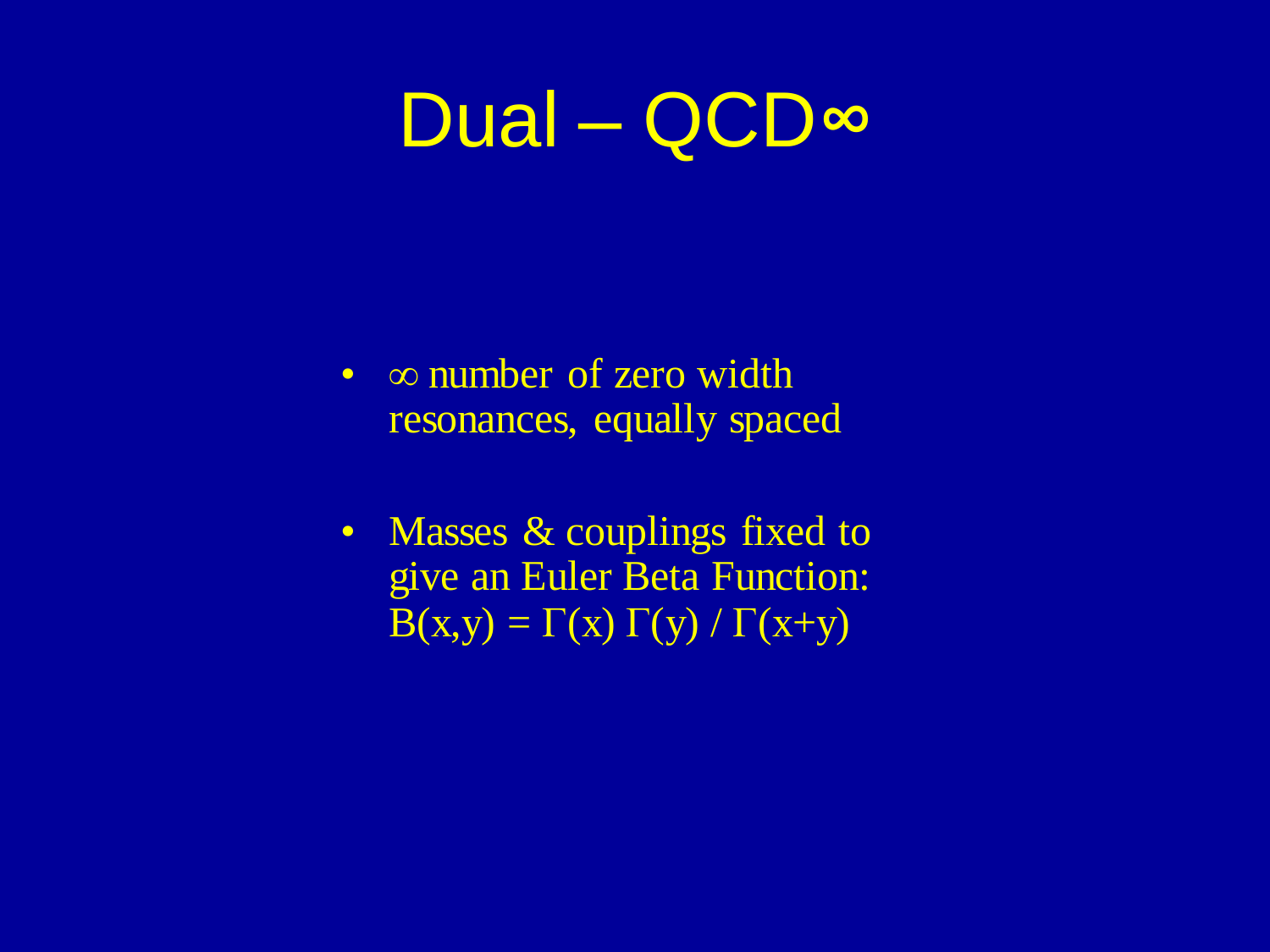# EQUALLY SPACED



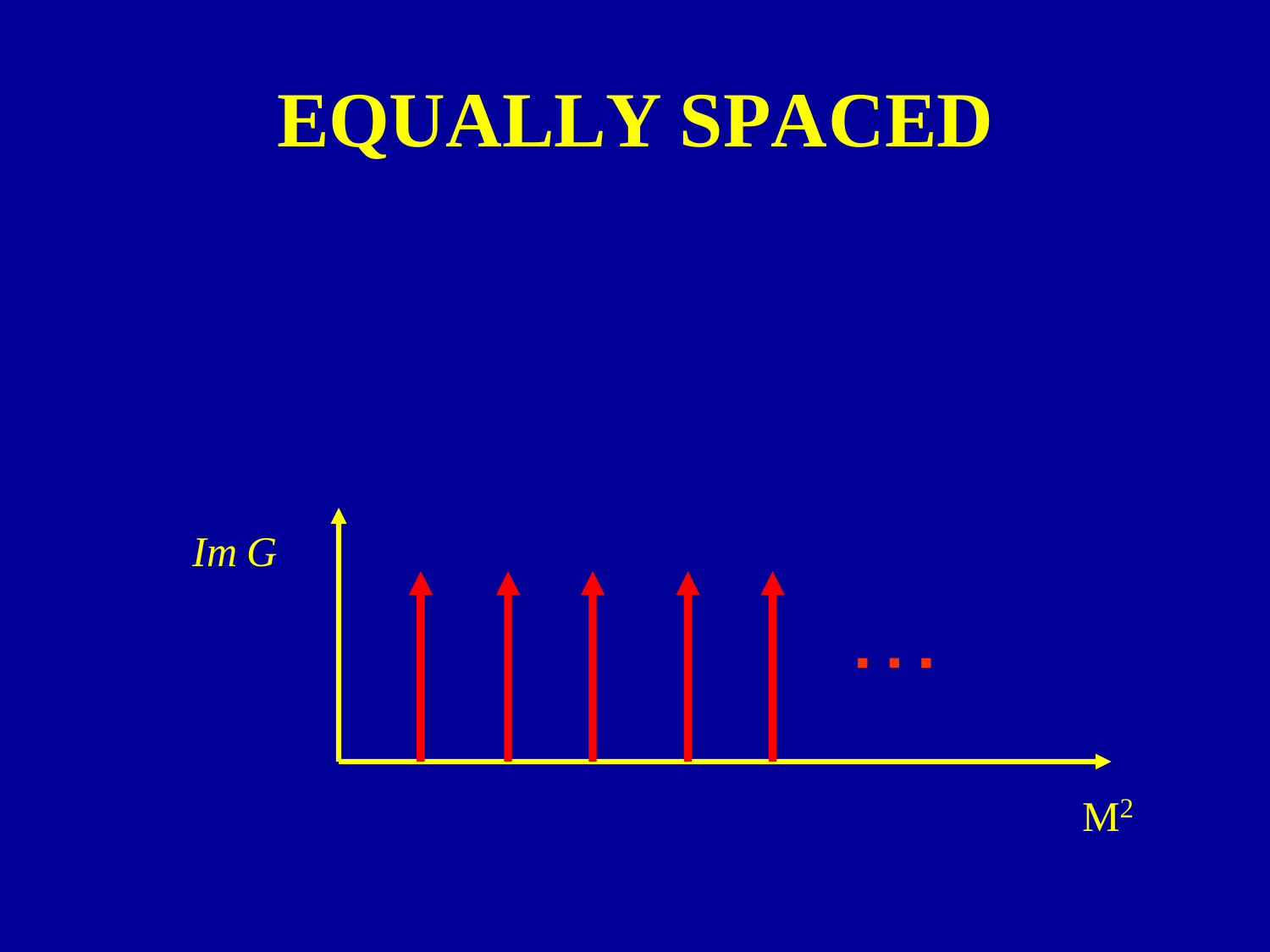## **1) Mass Spectrum:** Linear Regge Trajectories (equal spacing)

## **2) Functional Dependence:** Euler β-Function

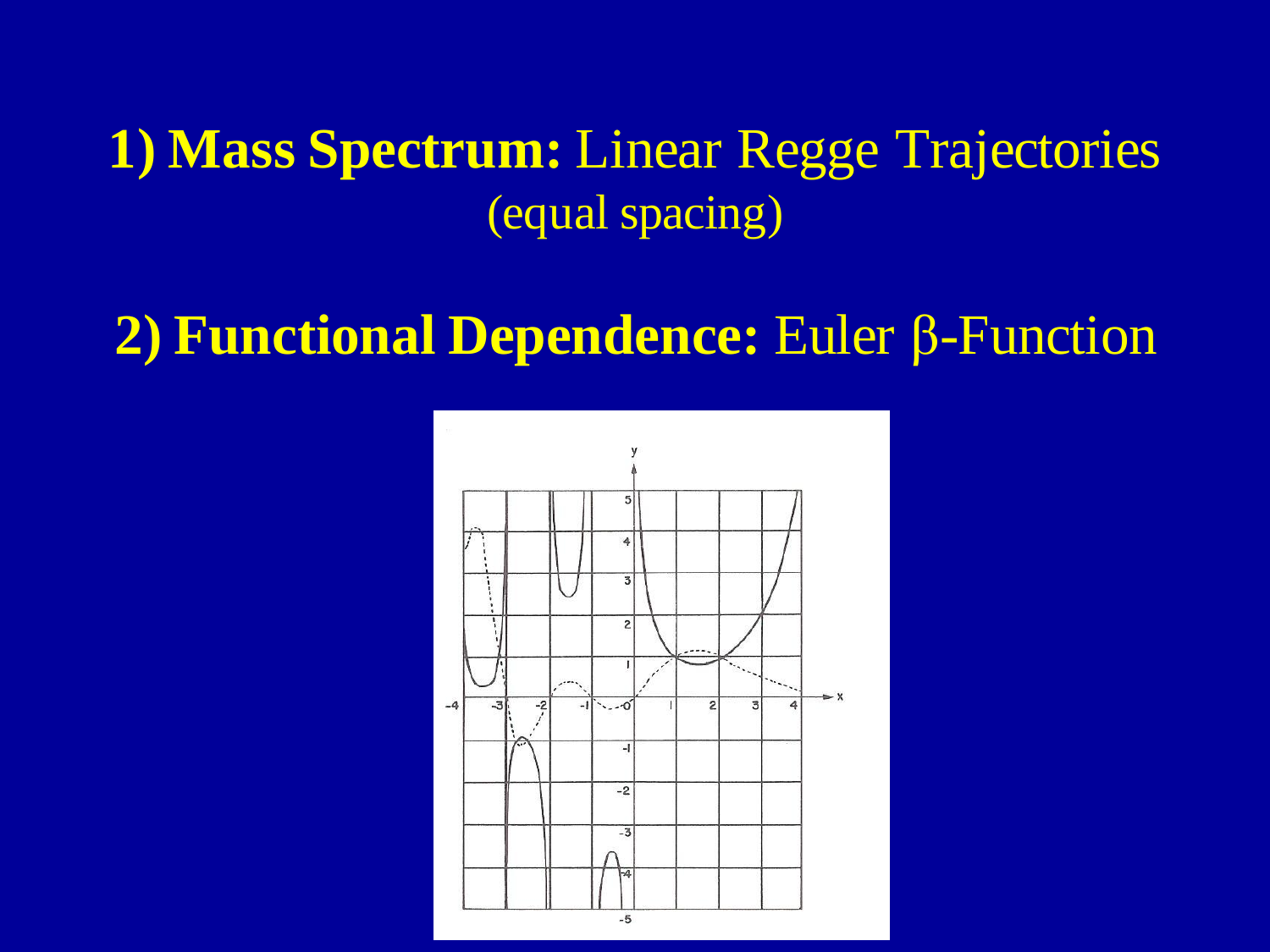# **M**<sub>n</sub><sup>2</sup> = **M**<sub>0</sub><sup>2</sup> + **µ**<sup>2</sup> **n**  $[\mu^2 = 1.35(4) \text{ GeV}^2]$

**Ruiz-Arriola et al.**

#### $M_n^2 = M_0^2 (1 + 2 n)$  $\mu^2 = 1.20 \text{ GeV}^2$ **CAD**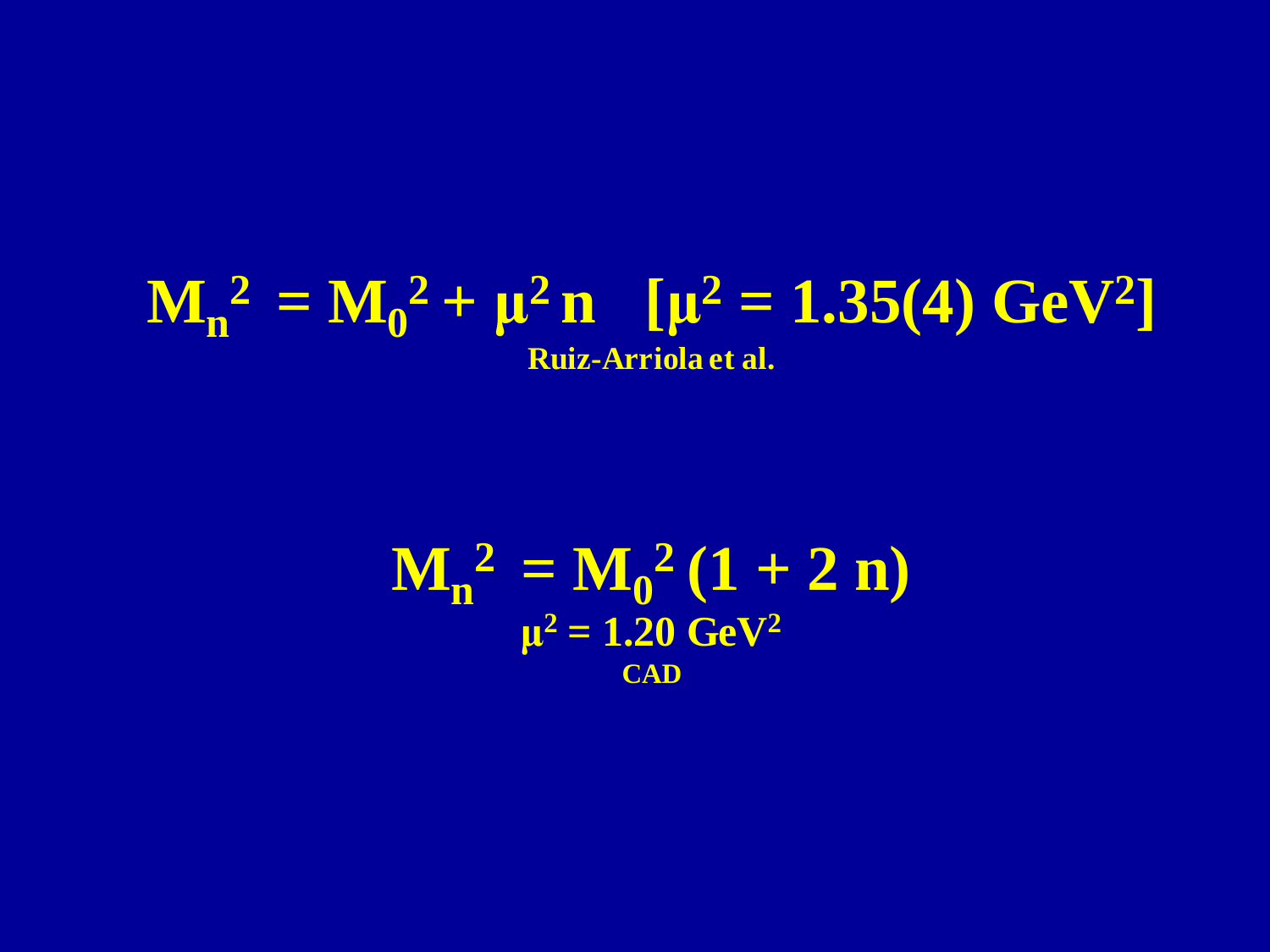$$
<\pi(p_2)|J_{\mu}^{EM}|\pi(p_1)>= (p_1+p_2)_{\mu} ~~F_{\pi}(s)
$$

$$
F_\pi(s)=\sum_{n=0}^\infty\frac{C_n}{(M_n^2-s)}
$$

#### DUAL $\rm{QCD}_{\infty}$

$$
C_n = \frac{\Gamma(\beta - 1/2)}{\alpha' \sqrt{\pi}} \frac{(-1)^n}{\Gamma(n+1)} \frac{1}{\Gamma(\beta - 1 - n)}
$$

$$
\alpha'=1/2M\rho^2
$$

$$
\alpha_{\rho}(s) = 1 + \alpha'(s - M_{\rho}^2)
$$

$$
M_n^2 = M_\rho^2 (1 + 2n)
$$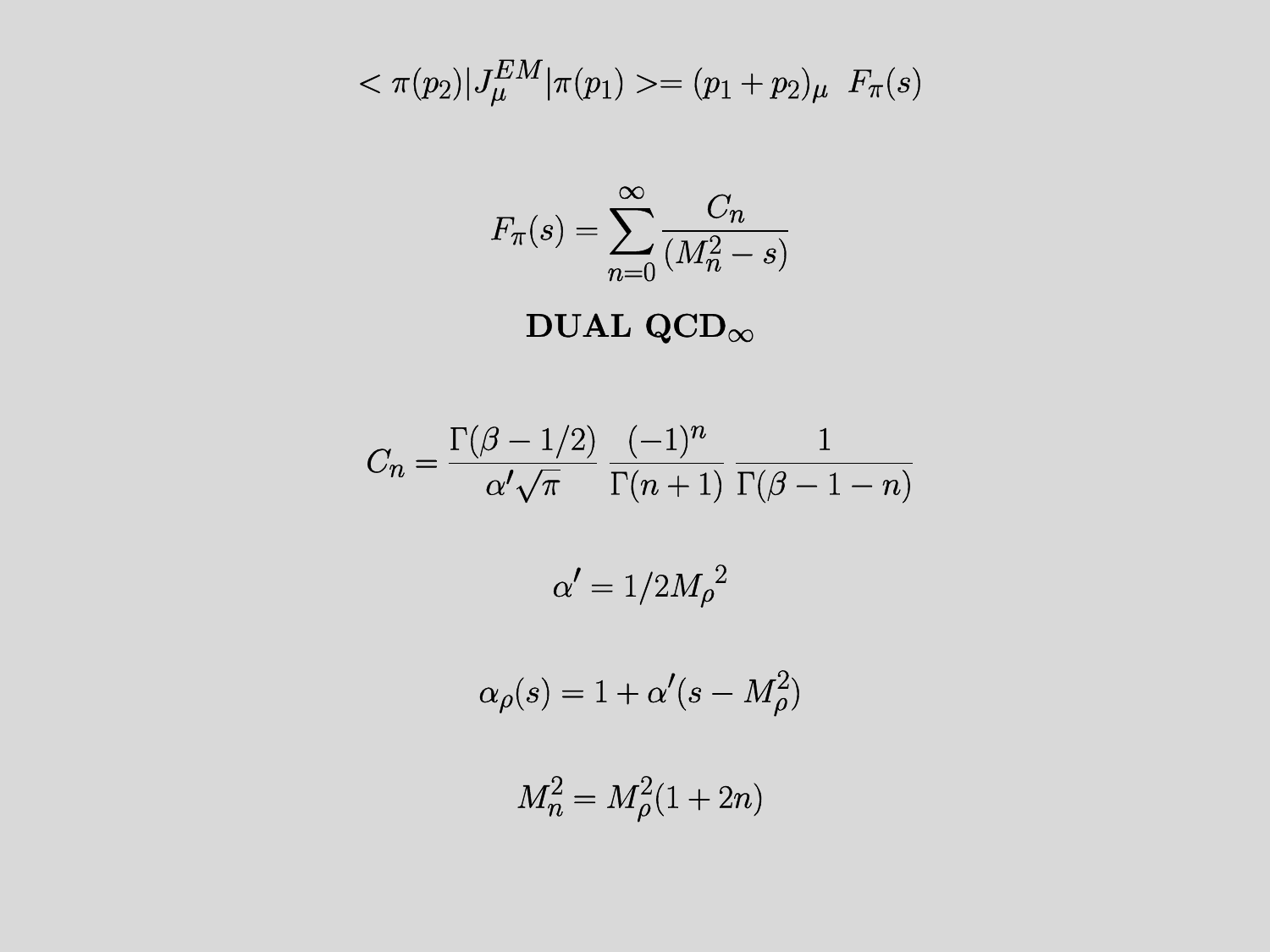$$
F_{\pi}(s) = \frac{\Gamma(\beta - 1/2)}{\sqrt{\pi}} \sum_{n=0}^{\infty} \frac{(-1)^n}{\Gamma(n+1)} \frac{1}{\Gamma(\beta - 1 - n)}
$$

$$
\times \frac{1}{[n+1 - \alpha_{\rho}(s)]}
$$

$$
= \frac{1}{\sqrt{\pi}} \frac{\Gamma(\beta - 1/2)}{\Gamma(\beta - 1)} B(\beta - 1, 1/2 - \alpha' s)
$$

$$
\lim_{s \to -\infty} F_{\pi}(s) = (-\alpha' s)^{(1-\beta)}
$$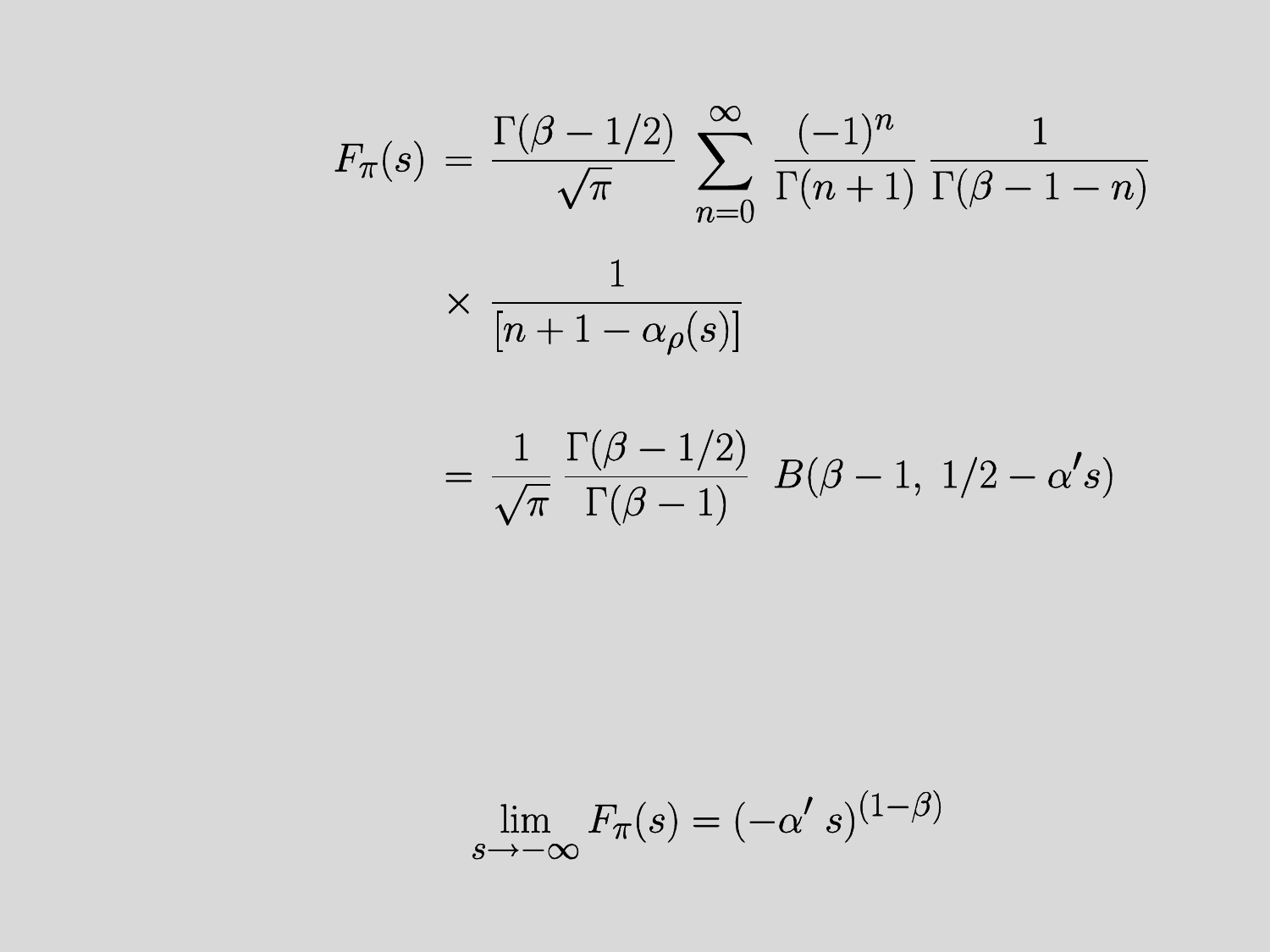# *Im*  $F_{\pi}$  (s)  $\propto \sum_{n=0}$  (-1)<sup>n</sup>  $\Gamma^{-1}$  (n+1)  $\Gamma^{-1}$ ( $\beta$ -1-n)  $\delta(M_n^2-s)$  $\pi \delta(M_n^2 - s) \rightarrow \Gamma_n M_n / [(M_n^2 - s)^2 + \Gamma_n^2 M_n^2]$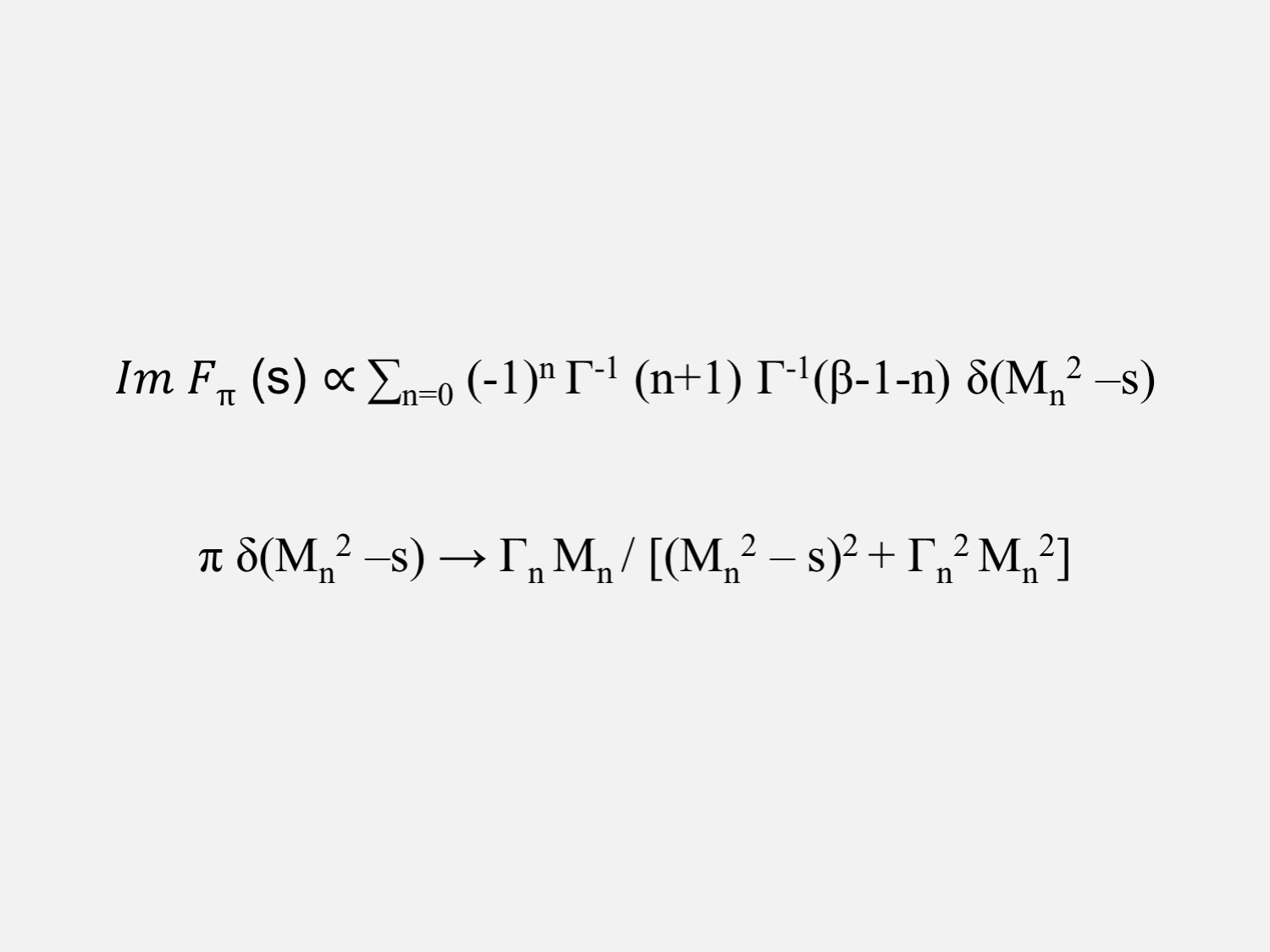

Figure 1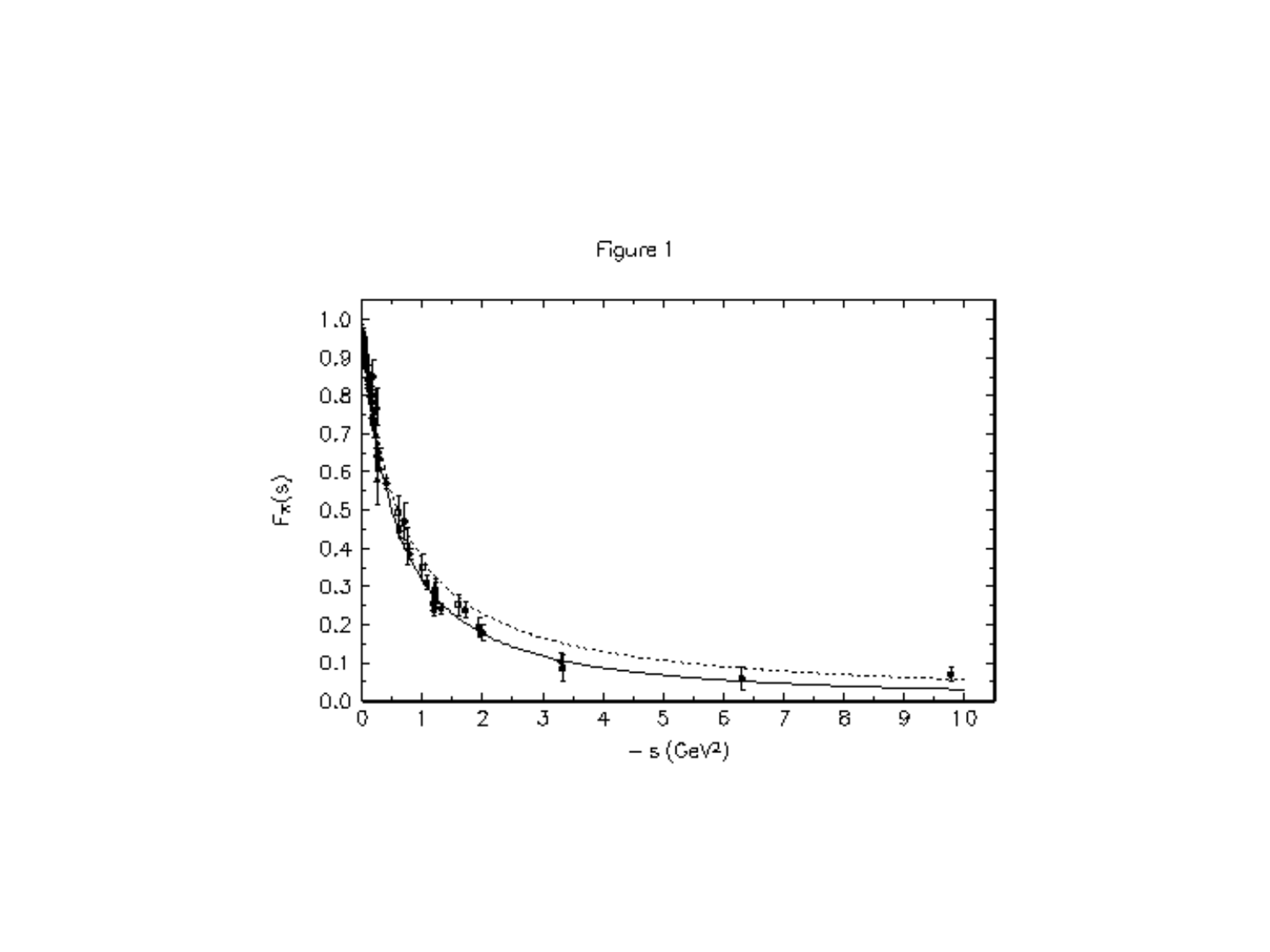**ONE FREE PARAMETER: β β=2:** VMD  $(\rho$ -) DOMINANCE:  $\rightarrow 1/q^2$  $\chi_{\rm F} = 11$ ,  $\langle {\bf r}^2_{\pi} \rangle = 0.394$  fm<sup>2</sup>,  ${\bf g}_{\rho\pi\pi}$  / f  $\rho = 1$  $\langle T^2_{\pi} \rangle_{\text{EXP}} = 0.439(8) \text{ fm}^2, \text{ g}_{p\pi\pi} / \text{ f} \text{ p}|_{\text{EXP}} = 1.21(2)$  $\beta = 2.3 \rightarrow (1/q^2)^{1.3}$  $\chi_{\rm F}$  = 1.4 ,  $<$  r<sup>2</sup><sub> $\pi$ </sub> $>$  = 0.436 fm<sup>2</sup>,  $\rm g_{p\pi\pi}$  / f  $\rm \rho$  = 1.2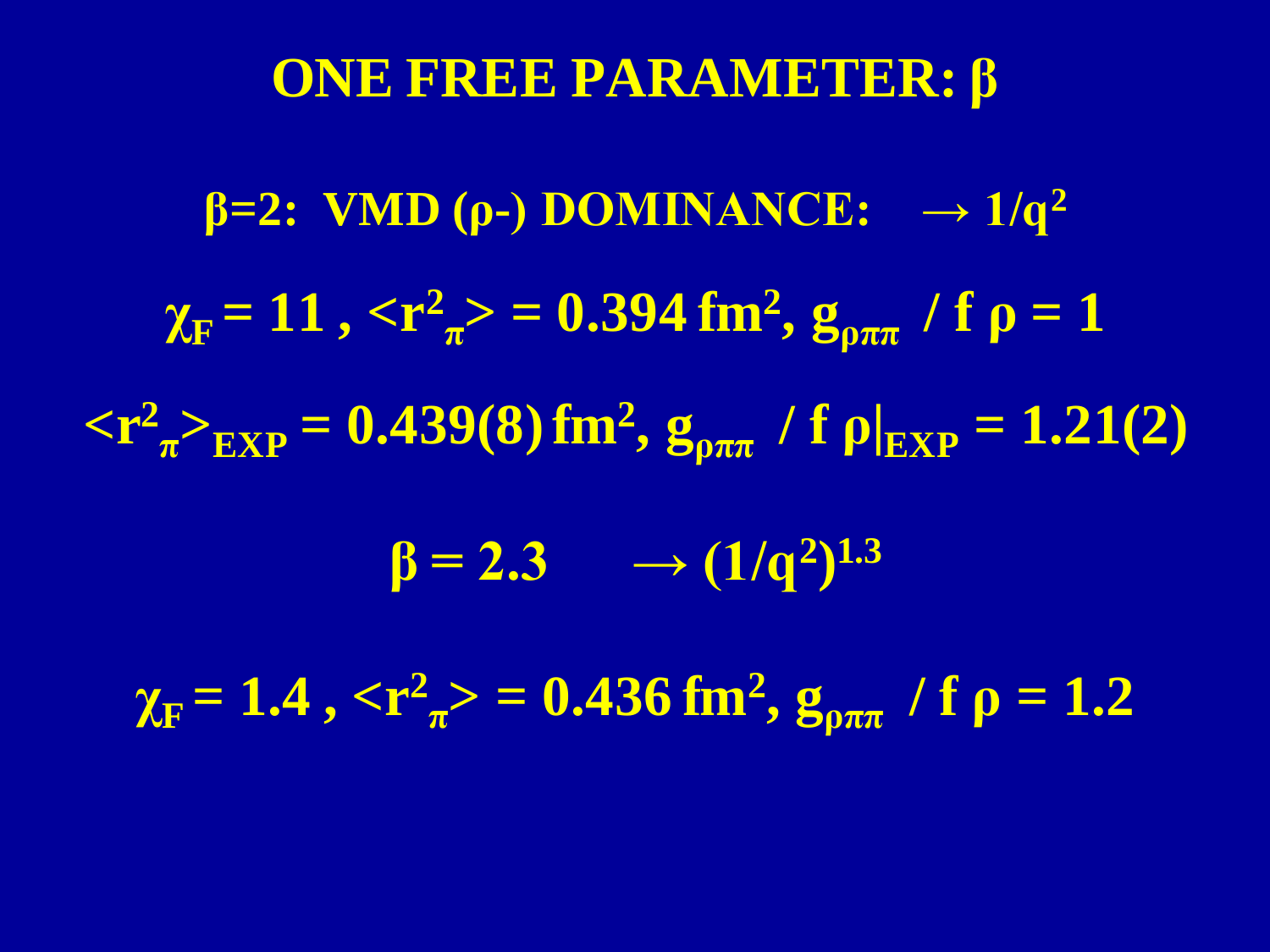### **How about the PQCD Logs ?**

Masjuan, Ruiz Arriola, Broniowski: PRD 87 (2013)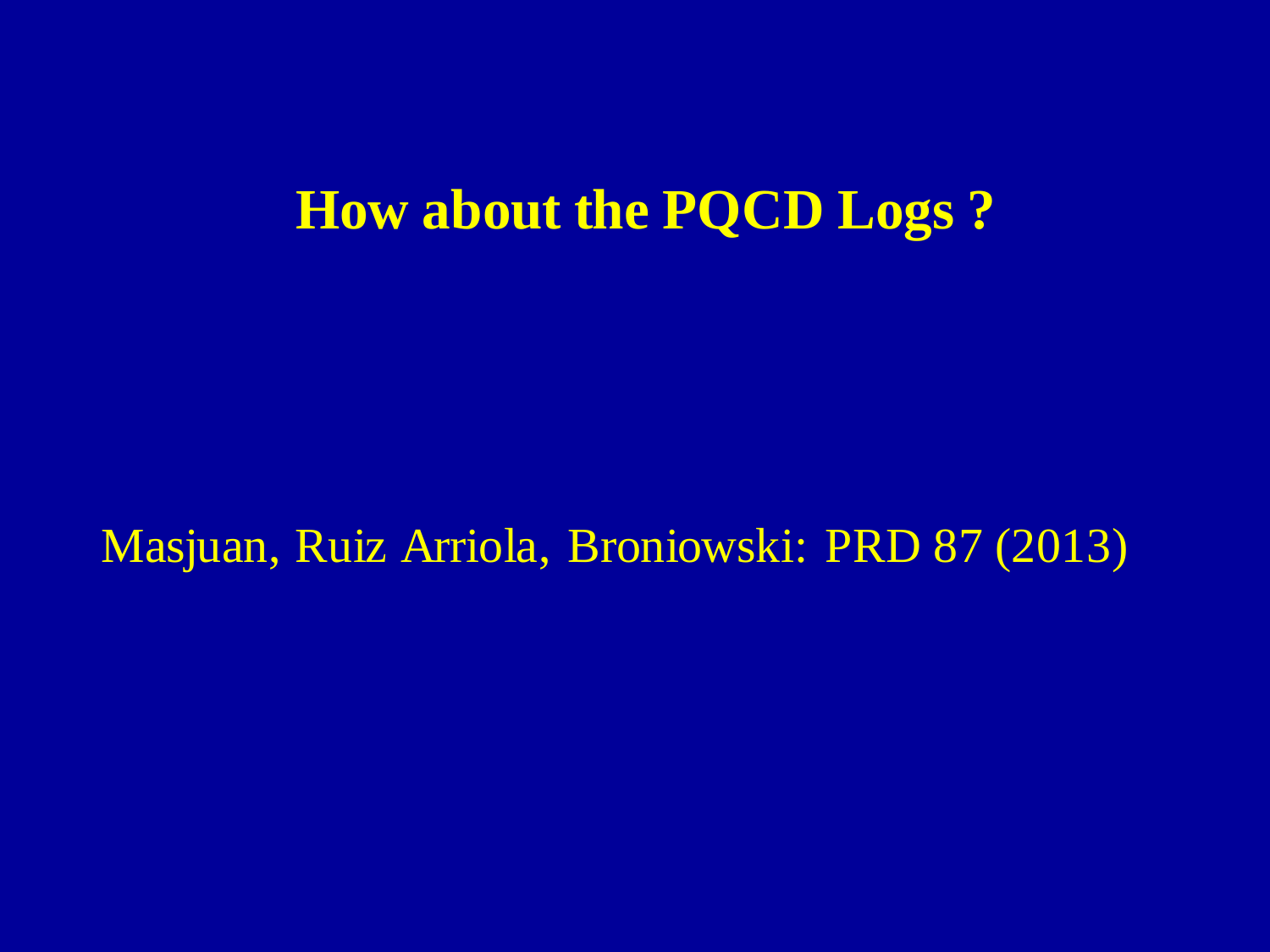# **Nucleon Form Factors**

- $F_1$  (q<sup>2</sup>)  $\rightarrow$   $\beta_1$
- $F_2$  (q<sup>2</sup>)  $\rightarrow$   $\beta_2$
- $G_M$  (q<sup>2</sup>)
- $G_E(q^2)$
- $G_E(q^2) / G_M(q^2)$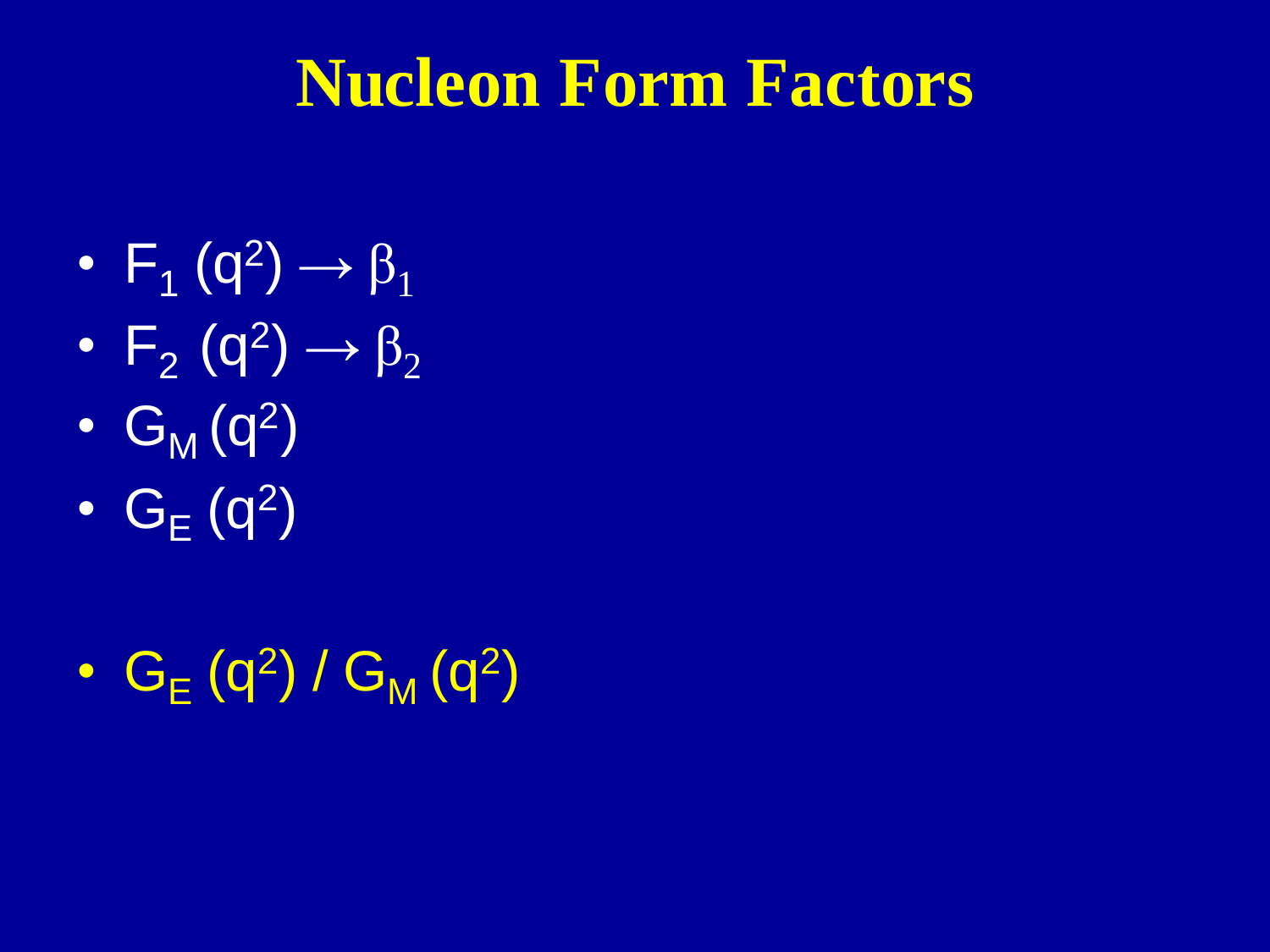#### Data base: E. J. Brash et al. Phys. Rev. D 65 (2002)

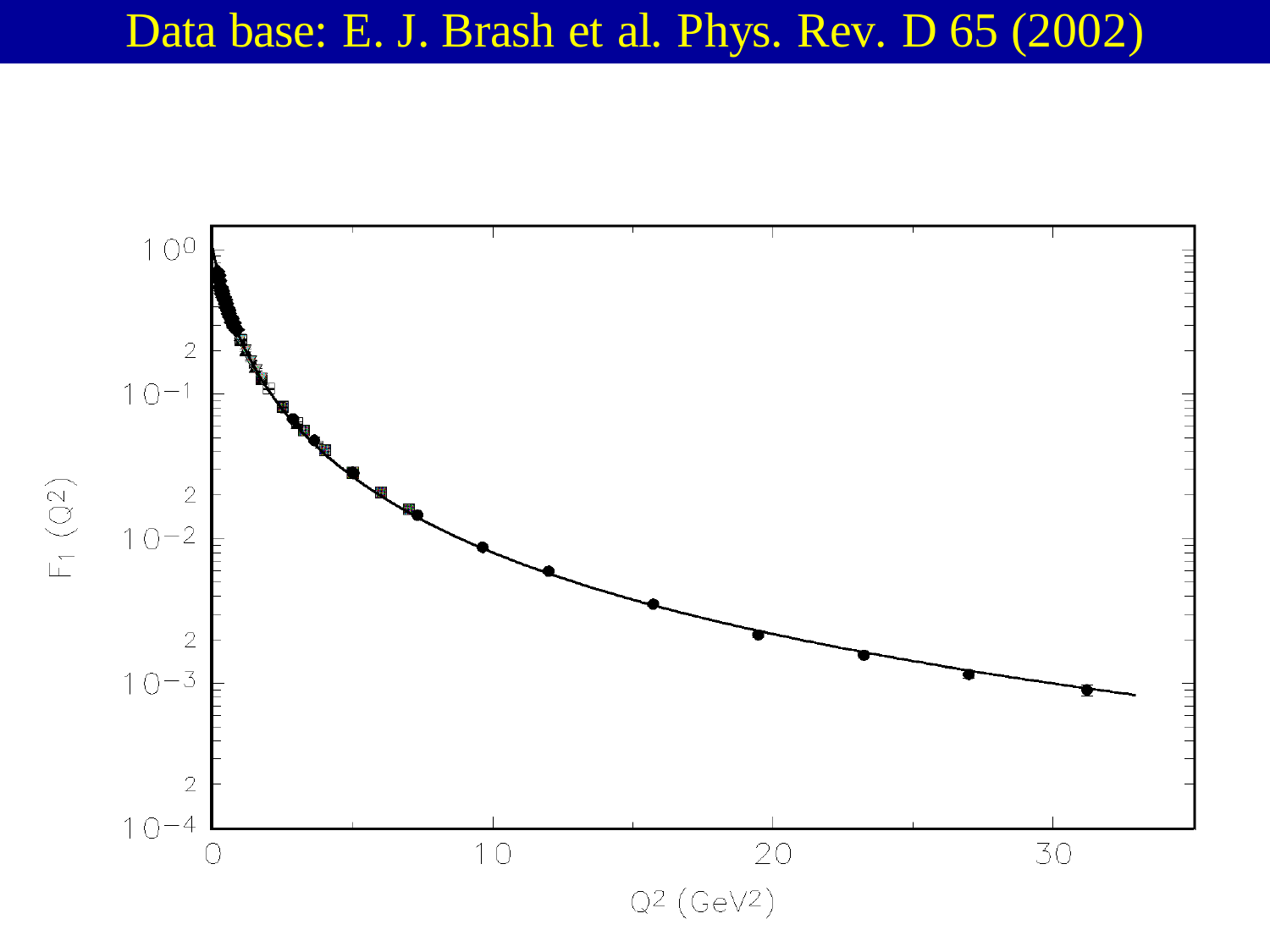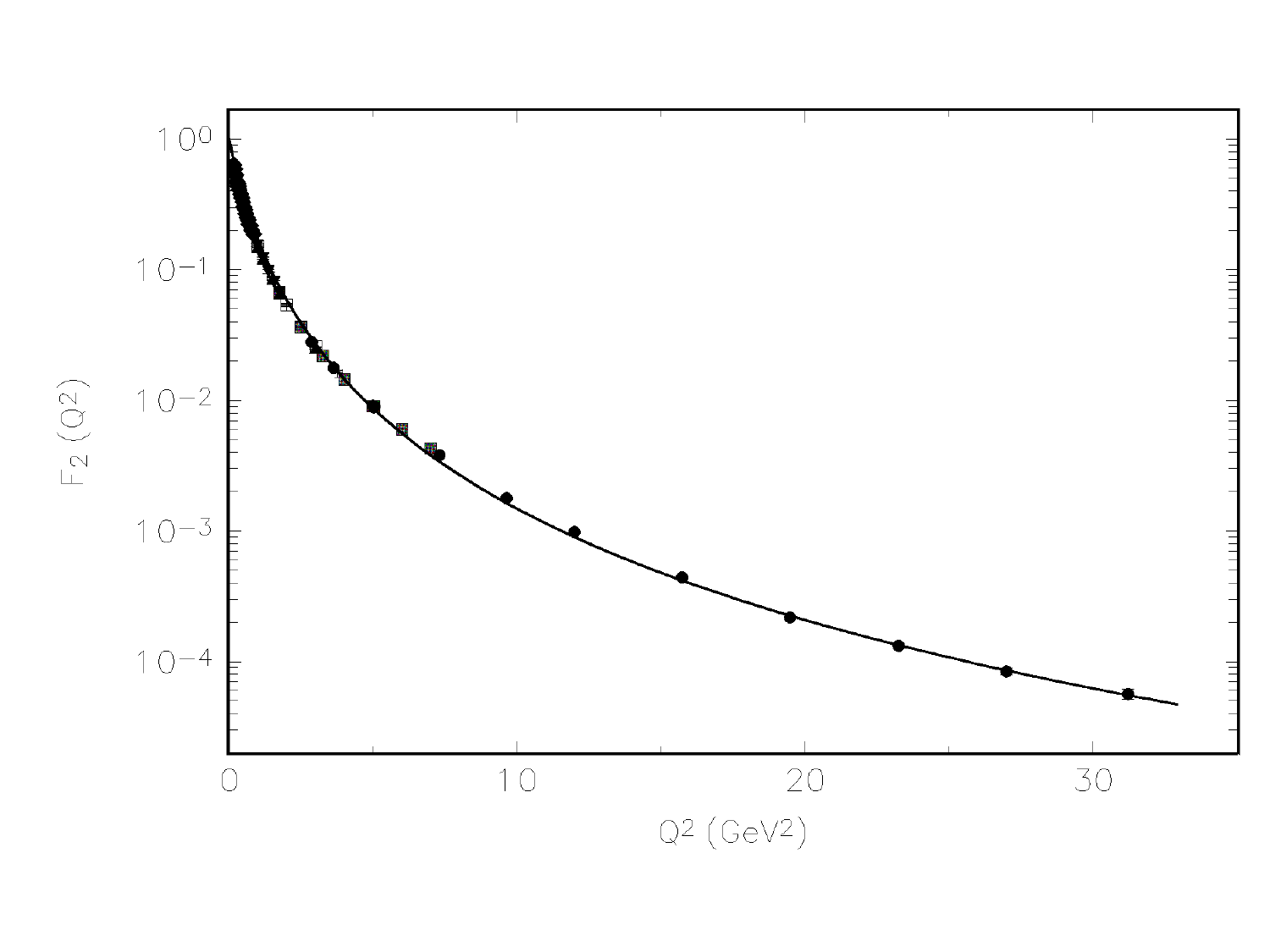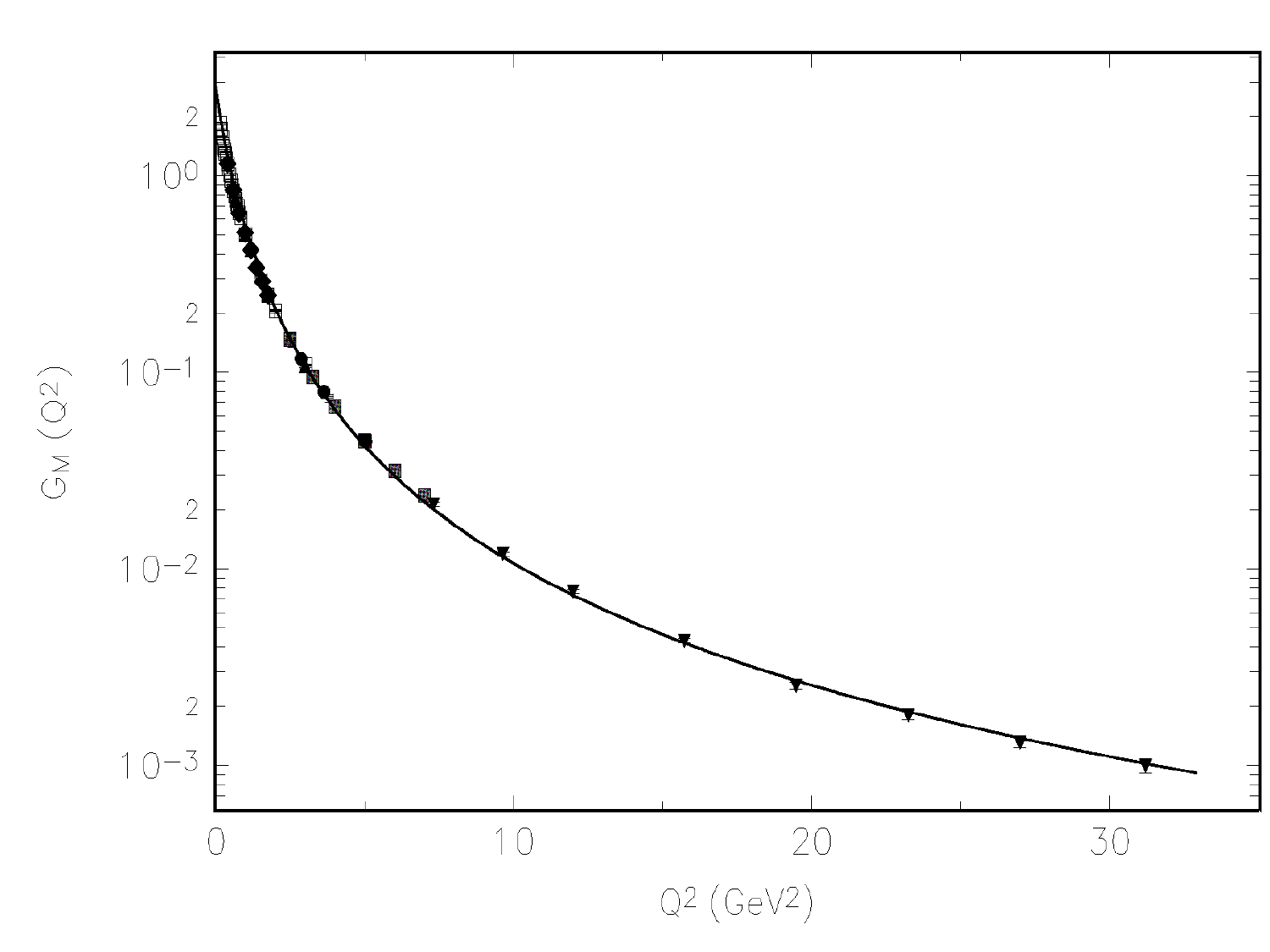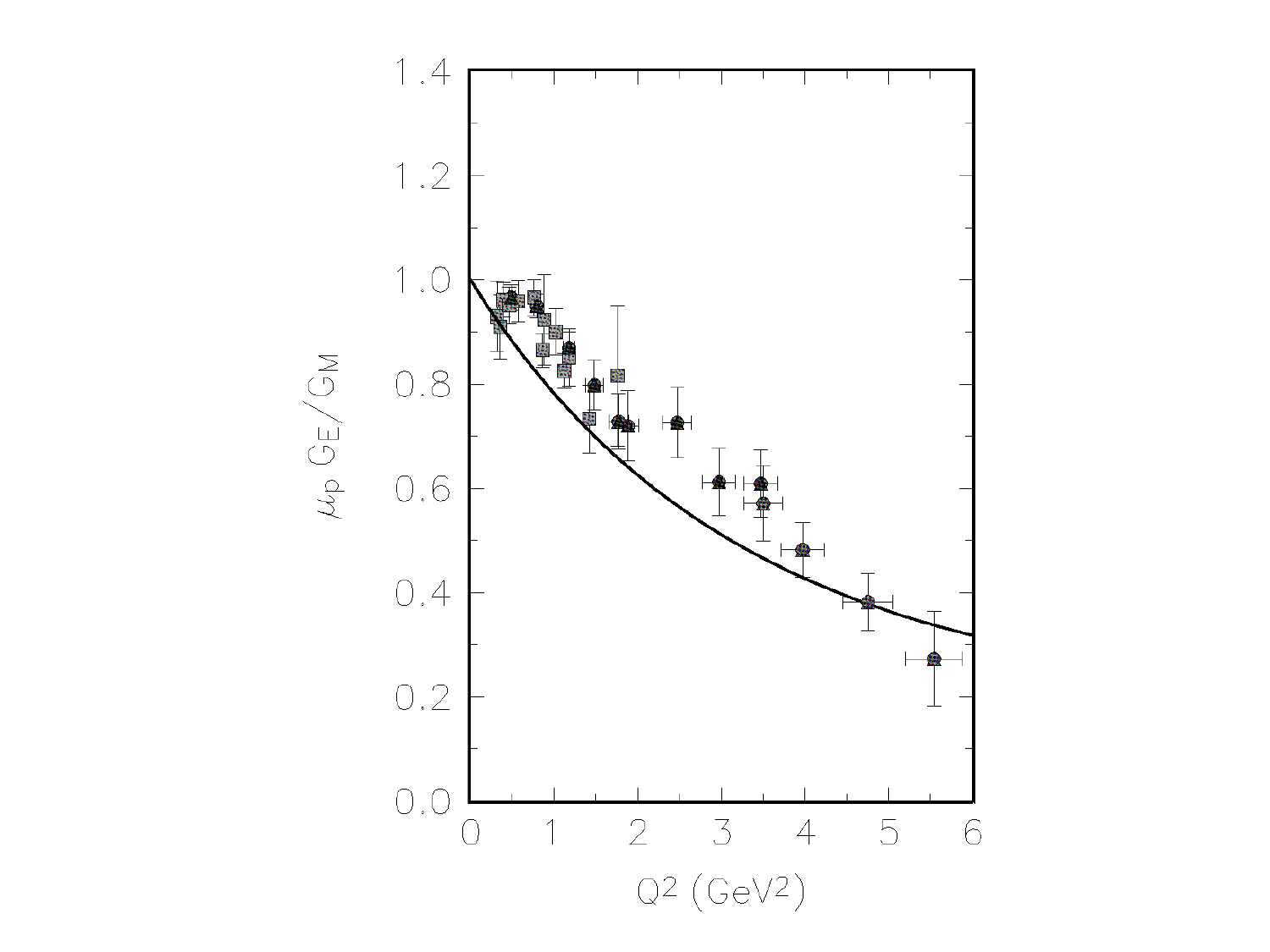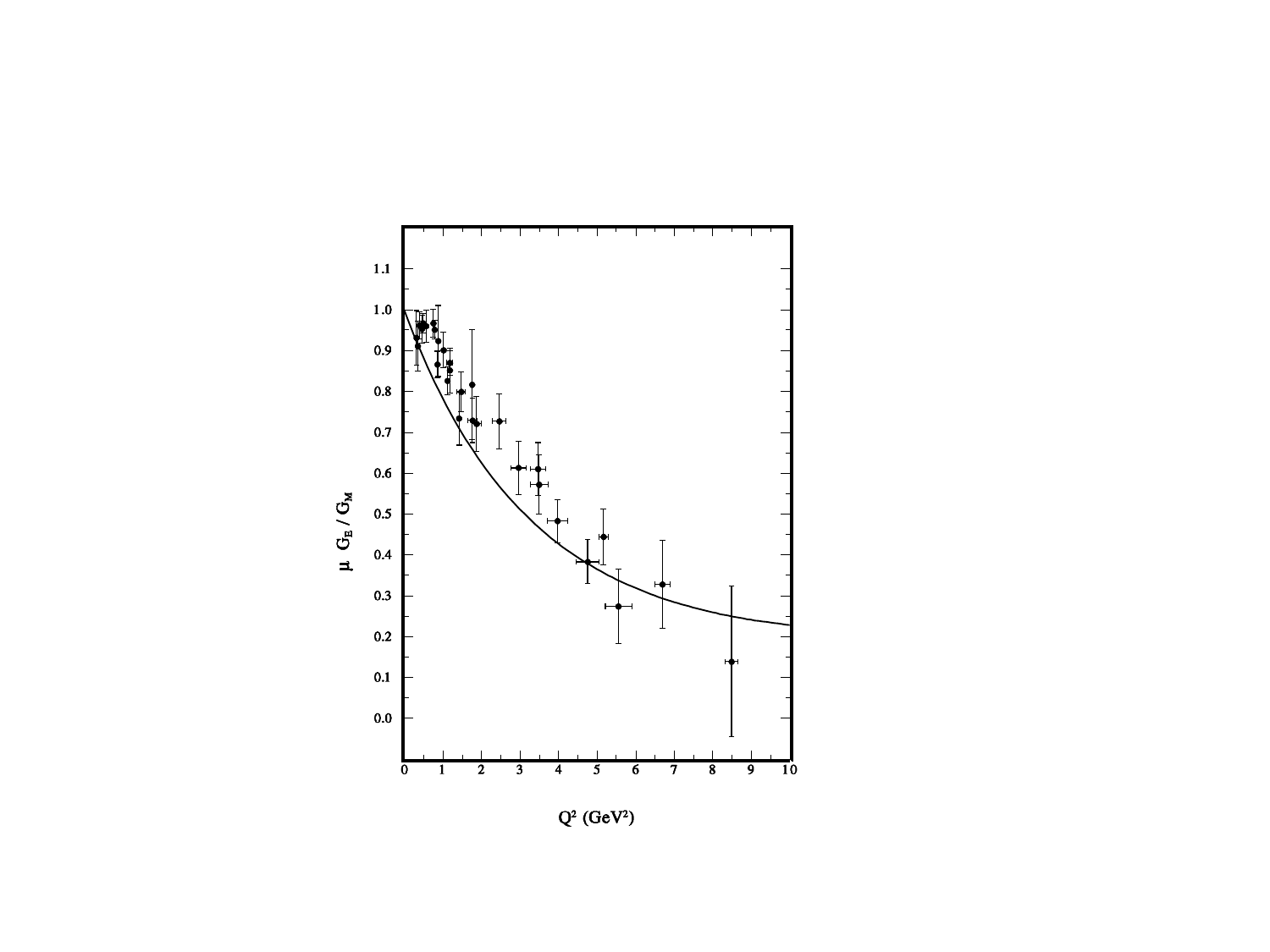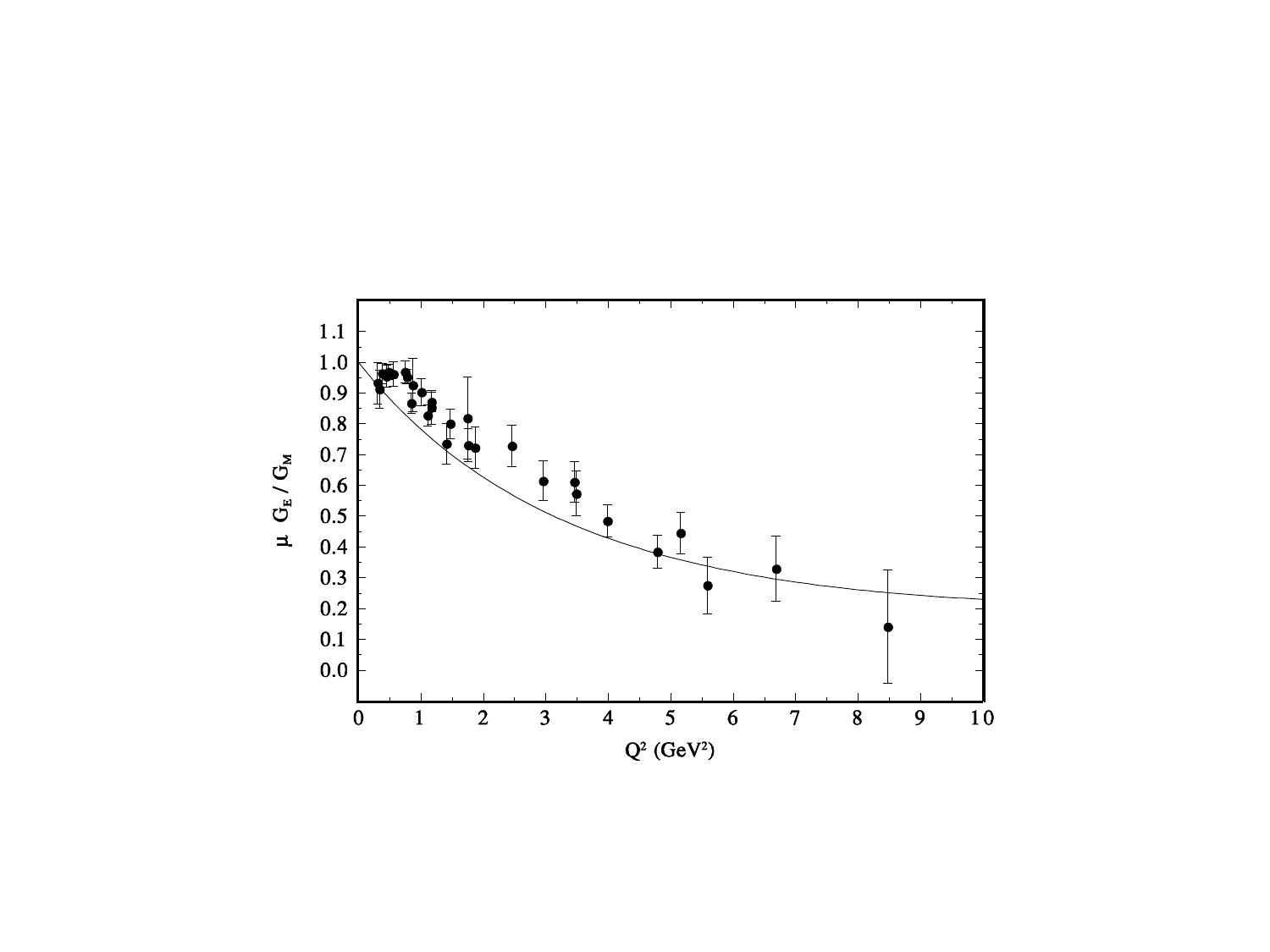## **(SACHS) PROTON RADII**

# $\langle \mathbf{r_E} \rangle = 0.81 \text{ fm}$

# $\langle \mathbf{r}_M \rangle = 0.76$  fm

# $\langle r_{\rm E} \rangle \approx \langle r_{\rm M} \rangle \approx 0.8$  fm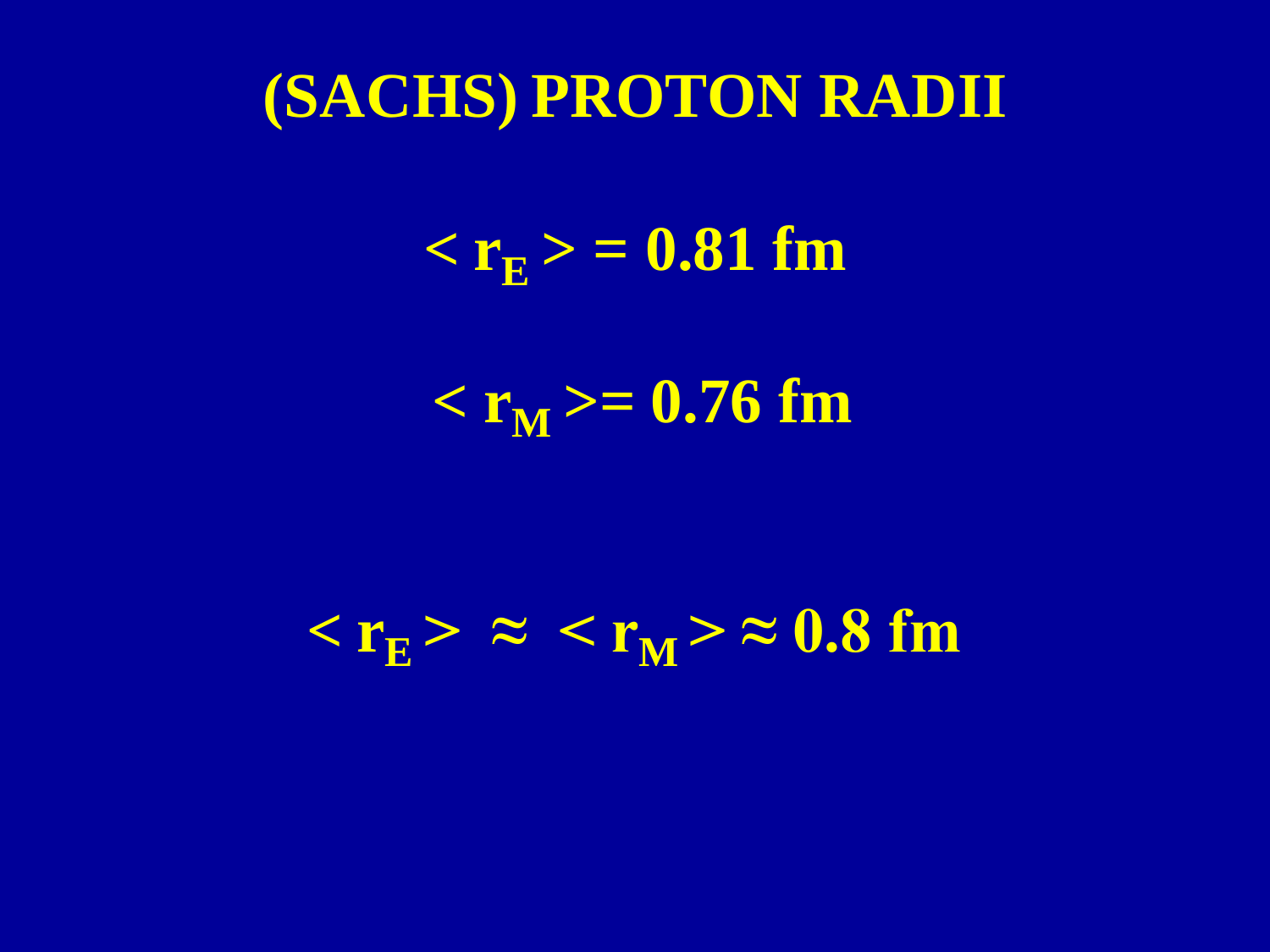# $G_{M}^{*}(q^{2})$  ,  $G_{E}^{*}(q^{2})$  ,  $G_{C}^{*}(q^{2})$

#### **FORM FACTORS OF Δ(1236)**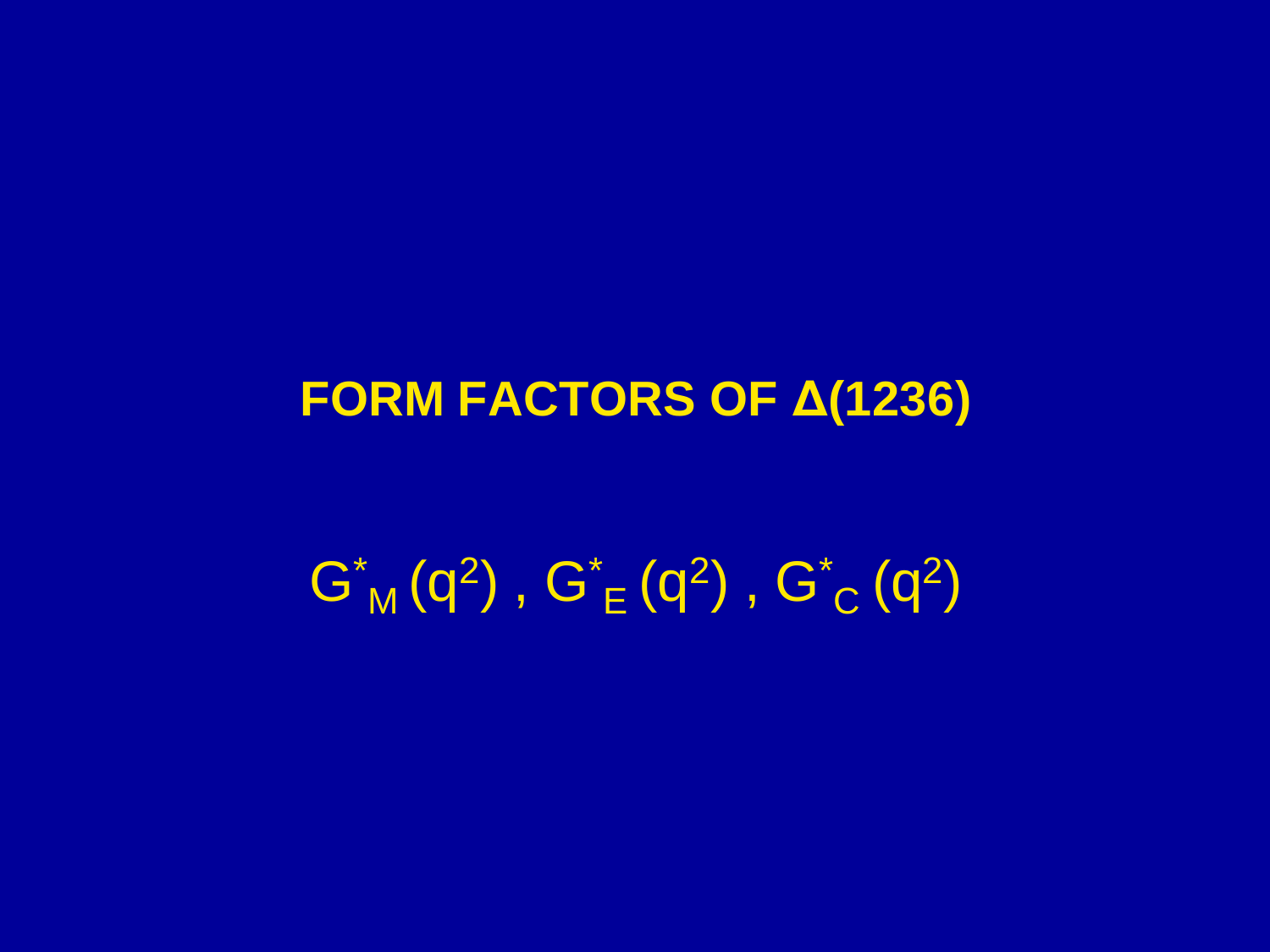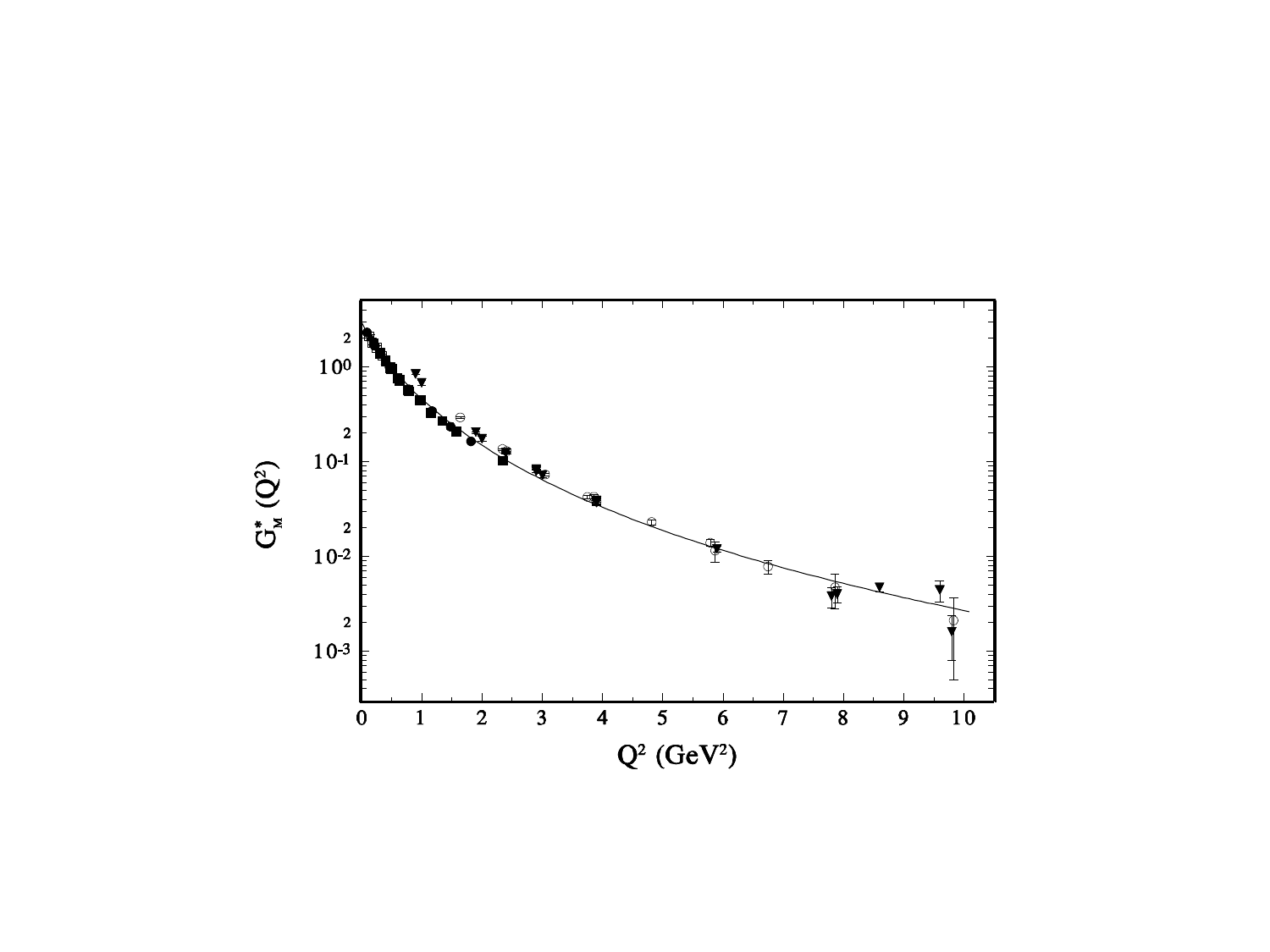# **R**<sub>**EM</sub>(Q<sup>2</sup>) = - G<sup>\*</sup><sub><b>E<sup>(Q<sup>2</sup>) / G<sup>\*</sup><sub>M</sub>(Q2)</sub>**</sub></sup> **R**<sub>SM</sub>( $Q^2$ ) = - **f**( $Q^2$ )  $G^*_{C}$ <sup>( $Q^2$ ) /  $G^*_{M}(Q^2)$ </sup>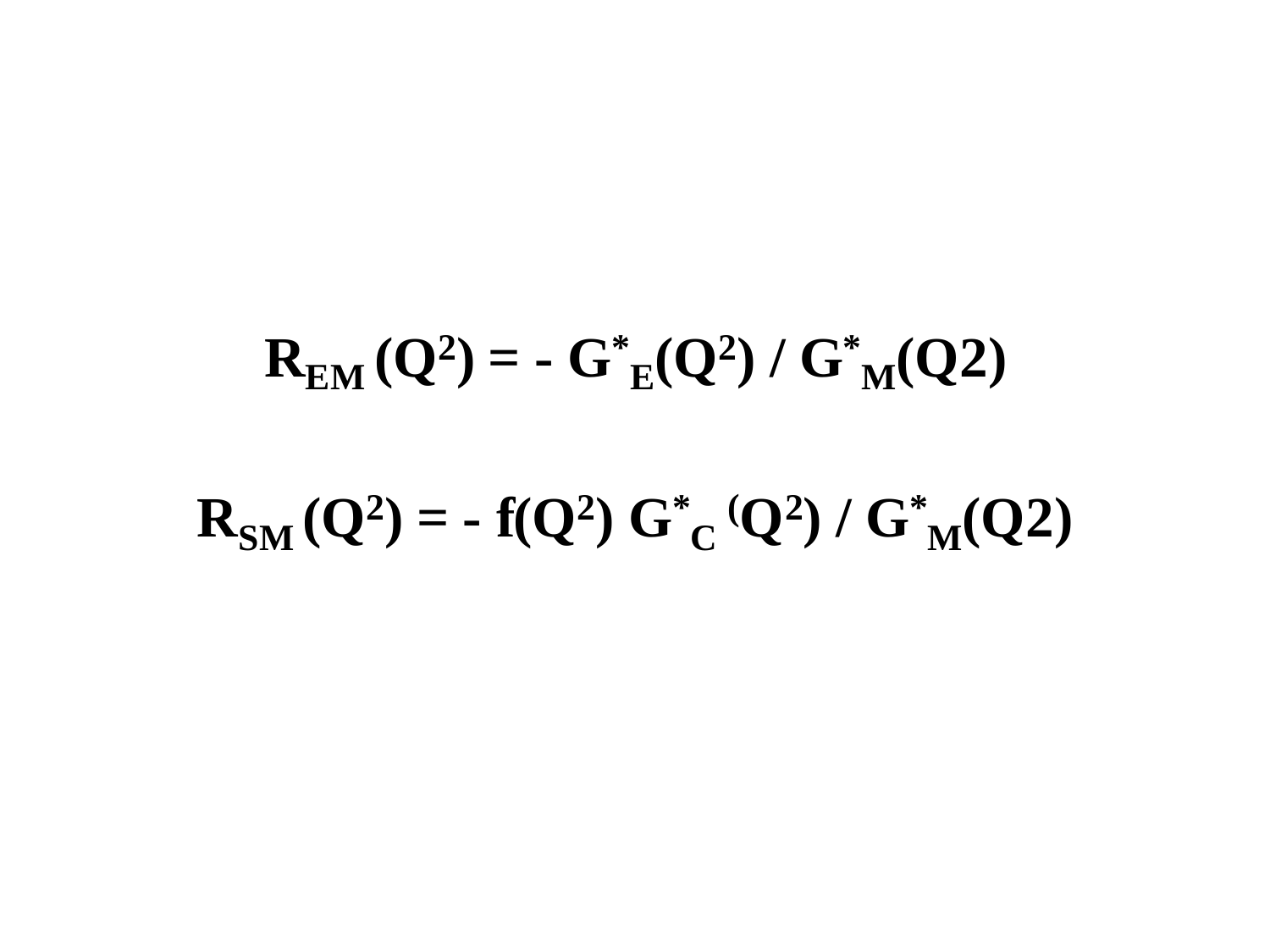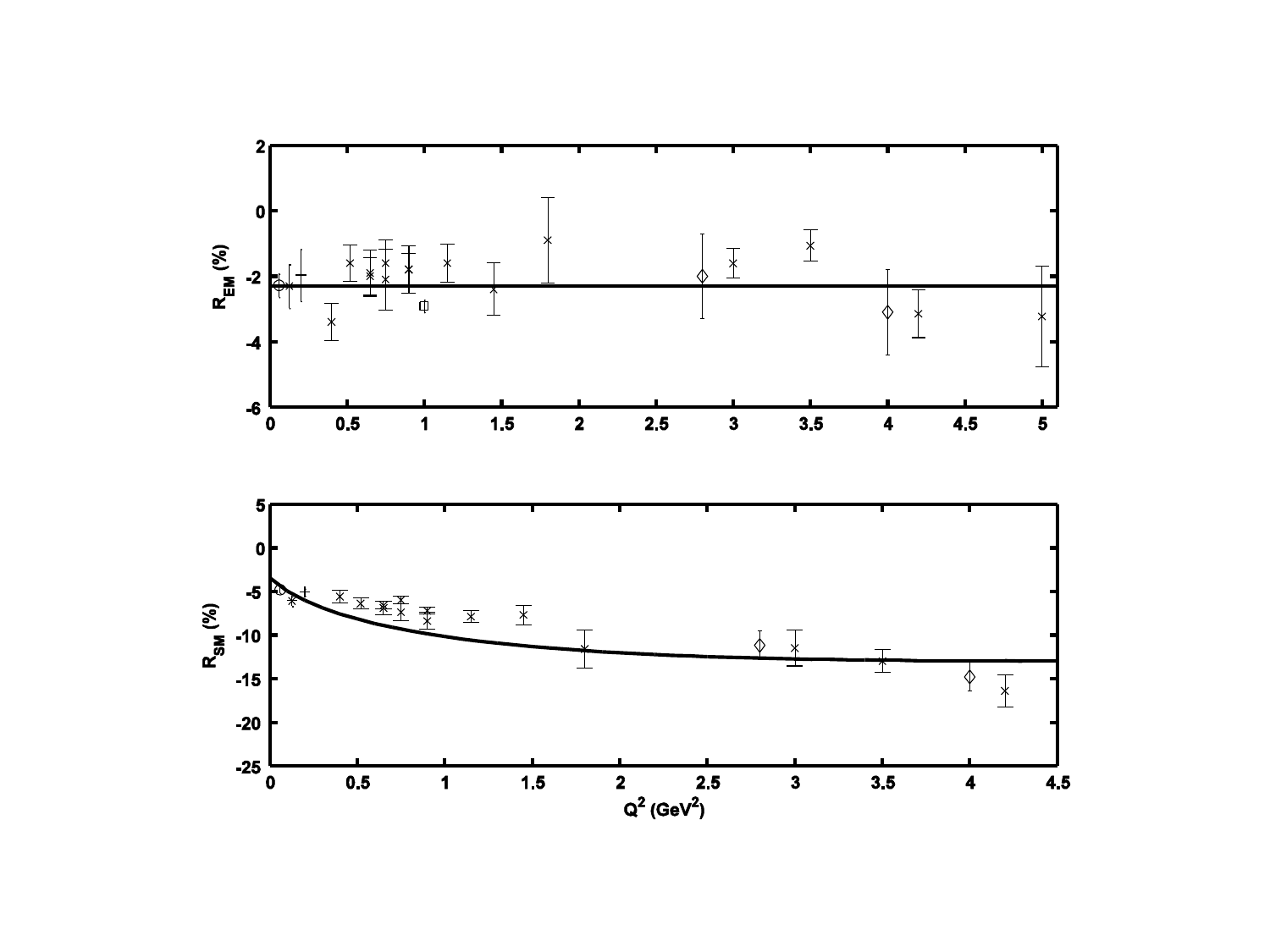## **OFF-SELL THREE-POINT FUNCTION**

# $F(p_1^2, p_2^2, p_3^2) = F(p_1^2) \cdot F(p_2^2) \cdot F(p_3^2)$

CAD (1980-1983)

Broniowski, Masjuan, Ruiz-Arriola (2002 - )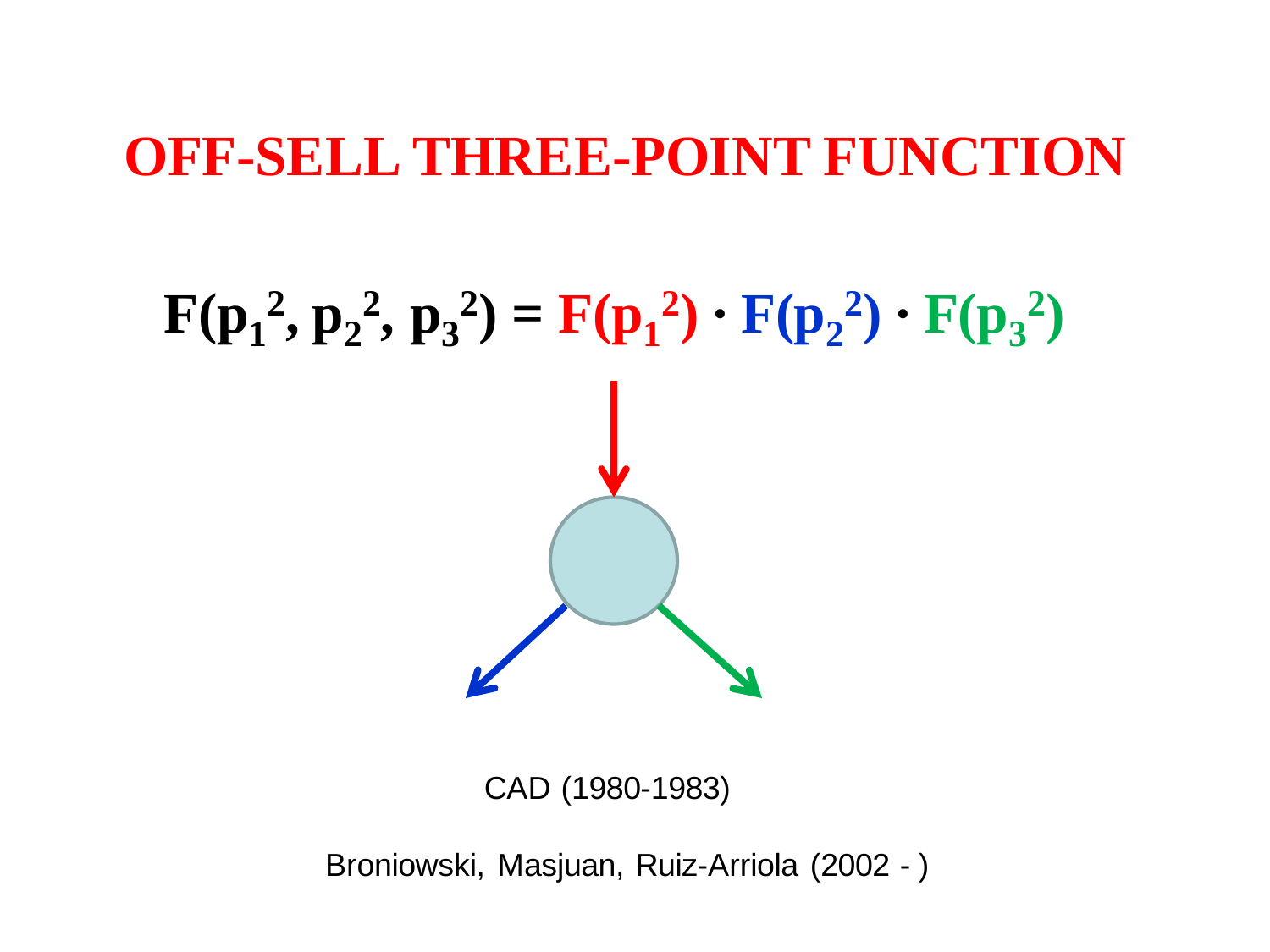# **THEORETICAL CALCULATION OF**   $\mathbf{a}_{\mu}^{\text{ HAD}}$

#### **S. Bodenstein, CAD, K. Schilcher PRD 85, 014029 (2012)**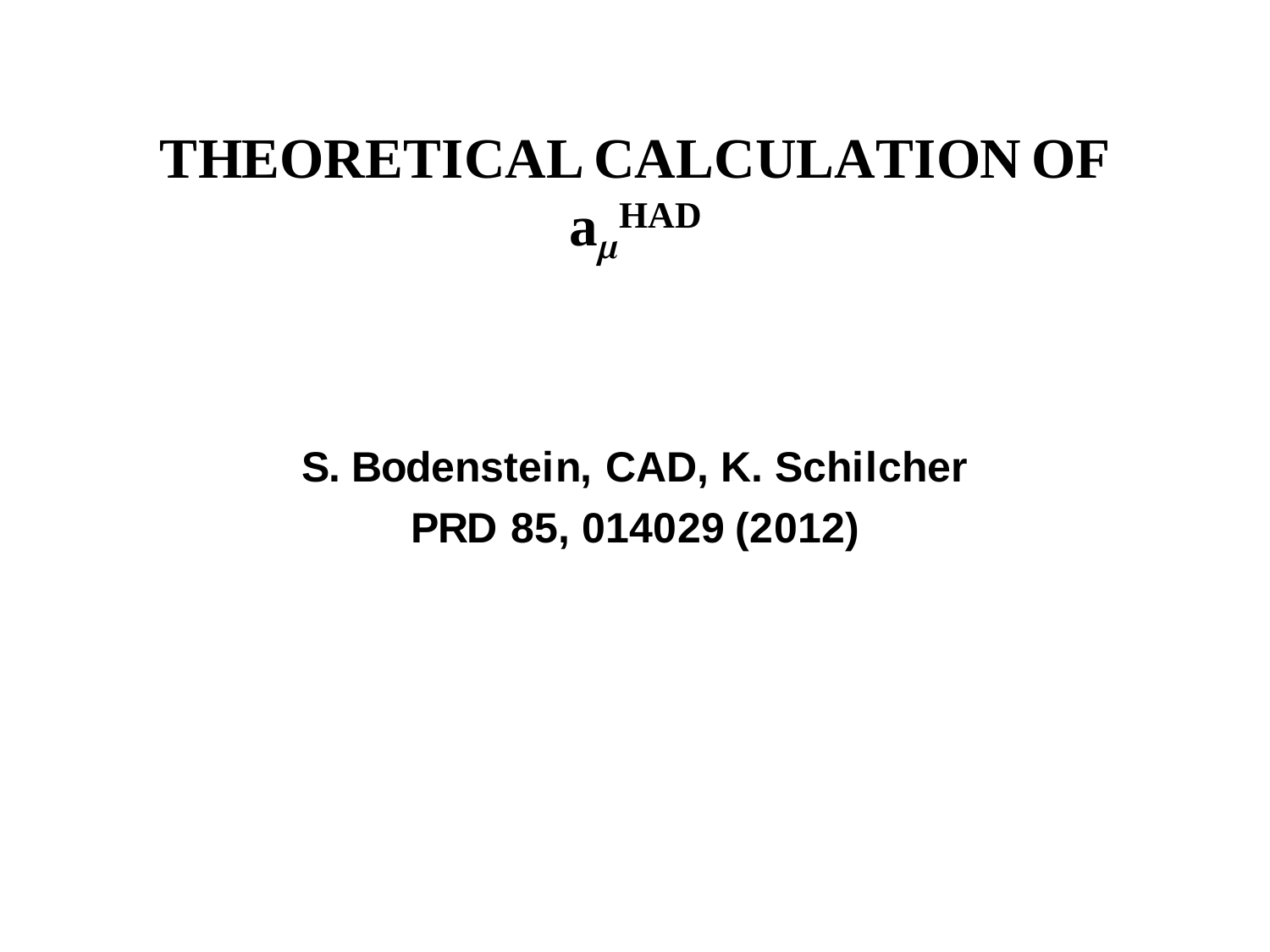$$
a_{\mu}^{HAD} = \propto \int_{s_{th}}^{\infty} \frac{ds}{s} K(s) R(s) = \int_{s_{th}}^{s_0} ... + \int_{s_0}^{\infty} ...
$$

$$
s_0 \simeq (1.8 \, GeV)^2
$$

$$
K(s) \to K_1(s) = a_0 s + \sum_{n=1}^{3} \frac{a_n}{s^n}
$$

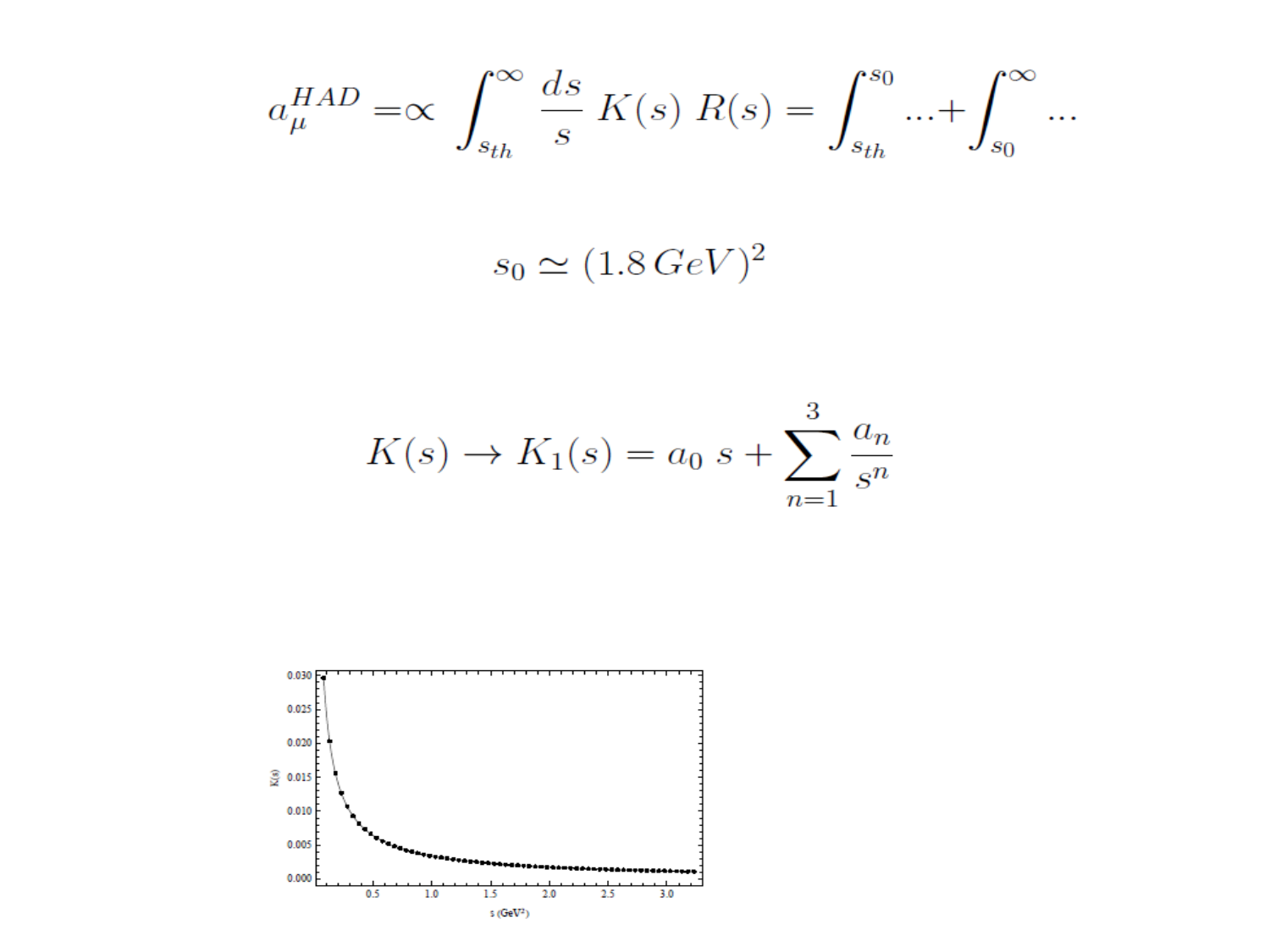

$$
\oint_C \frac{ds}{s} K_1(s) \Pi_{uds}(s) = 2 \pi i Res \left[ \frac{K_1(s)}{s} \Pi_{uds}(s) \right]_{s=0}
$$

$$
\oint_{|s|=s_0} \frac{ds}{s} K_1(s) \Pi_{uds}(s)|_{PQCD} + 2i \int_{s_{th}}^{s_0} \frac{ds}{s} K_1(s) \operatorname{Im} \Pi_{uds}(s)|_{HAD}
$$
\n
$$
= 2 \pi i \operatorname{Res}_{s \to 0} \left[ \frac{K_1(s)}{s} \Pi_{uds}(s) \right]_{s=0}
$$
\n
$$
= 2 \pi i \lim_{s \to 0} \sum_{n=1}^{3} \frac{a_n}{n!} \frac{d^n}{ds^n} \Pi_{uds}(s)
$$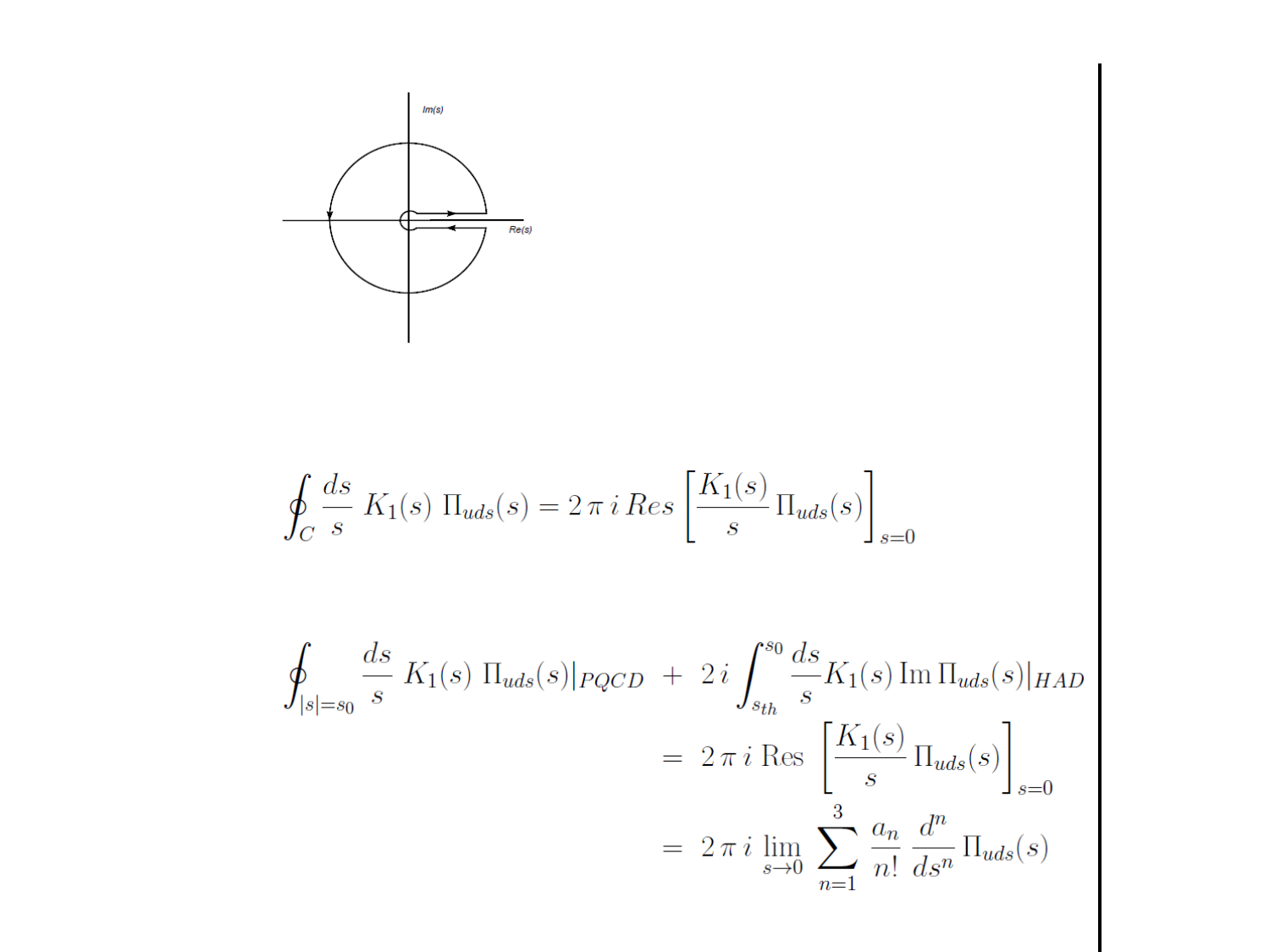$$
a_{\mu}^{HAD}|_{uds} = 8 \alpha_{EM}^2 \sum_{u,d,s} Q_i^2 \left\{ Res \left[ \frac{K_1(s)}{s} \Pi_{uds}(s) \right]_{s=0} - \frac{1}{2\pi i} \oint_{|s|=s_0} \frac{ds}{s} K_1(s) \Pi_{uds}(s) |_{PQCD} + \int_{s_0}^{\infty} \frac{ds}{s} K(s) \frac{1}{\pi} Im \Pi_{uds}(s) |_{PQCD} \right\}
$$

#### **RESIDUE DOMINATED BY FIRST** DERIVATIVE OF  $\Pi_{uds}(s)$

CURRENTLY: Models, e.g. (naive) VMD:  $a_{\mu}^{HAD} = 644(6) \times 10^{-10}$  $DualQCD_{\infty}: a_{\mu}^{HAD} = 722(9) \times 10^{-10}$ 

> FUTURE: LQCD, CHPT CHPT:  $L_{10}^r$ ,  $L_9^r$ ,  $C_{93}^r$ .